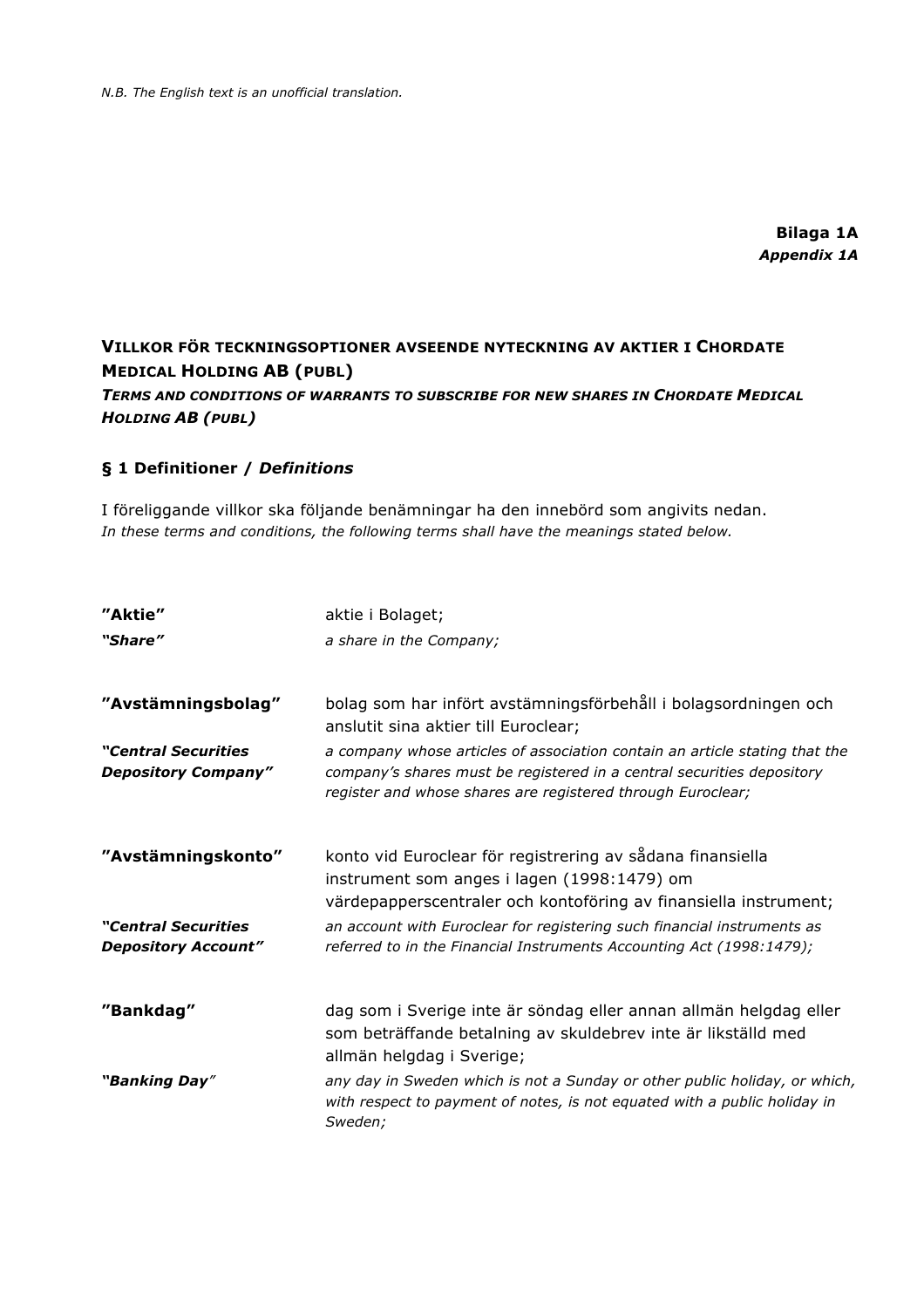| "Bolaget"             | Chordate Medical Holding AB (publ), org.nr 556962-6319;                                          |  |  |  |
|-----------------------|--------------------------------------------------------------------------------------------------|--|--|--|
| "Company"             | Chordate Medical Holding AB (publ), reg. no. 556962-6319;                                        |  |  |  |
| "Euroclear"           | Euroclear Sweden AB;                                                                             |  |  |  |
| "Euroclear"           | Euroclear Sweden AB;                                                                             |  |  |  |
| "Innehavare"          | innehavare av Optionsrätt med rätt till Teckning av nya Aktier;                                  |  |  |  |
| "Holder"              | any person who is a holder of a Warrant Certificate entitling to Subscription<br>for new Shares; |  |  |  |
| "Marknadsplats"       | Nasdaq Stockholm eller annan liknande reglerad eller oreglerad<br>marknad;                       |  |  |  |
| "Marketplace"         | Nasdaq Stockholm or another equivalent regulated or non-regulated<br>market;                     |  |  |  |
| "Optionsbevis"        | bevis till vilket knutits ett visst antal Optionsrätter;                                         |  |  |  |
| "Warrant Certificate" | a certificate which is linked to a certain number of Warrants;                                   |  |  |  |
| "Optionsrätt"         | rätt att teckna Aktie mot kontant betalning;                                                     |  |  |  |
| "Warrant"             | the right to subscribe for new Shares in exchange for payment in cash;                           |  |  |  |
| "Teckning"            | teckning av Aktier som sker med stöd av Optionsrätt; och                                         |  |  |  |
| "Subscription"        | subscription for new Shares exercised through a Warrant; and                                     |  |  |  |
| "Teckningskurs"       | den kurs till vilken Teckning av ny Aktie kan ske.                                               |  |  |  |
| "Subscription Price"  | the price at which Subscription for new Shares may take place.                                   |  |  |  |

### **§ 2 Optionsrätter /** *Warrants*

Det sammanlagda antalet Optionsrätter uppgår till högst 12 056 939. Optionsrätterna representeras av Optionsbevis. Optionsbevisen är ställda till viss man eller order. *The total number of Warrants shall be not more than 12,056,939. The Warrants are represented by Warrant Certificates. Warrant Certificates are issued to a certain person or to order.*

Om Bolaget är Avstämningsbolag får Bolagets styrelse fatta beslut om att Optionsrätterna ska registreras på Avstämningskonto. Vid sådant förhållande ska inga Optionsbevis eller andra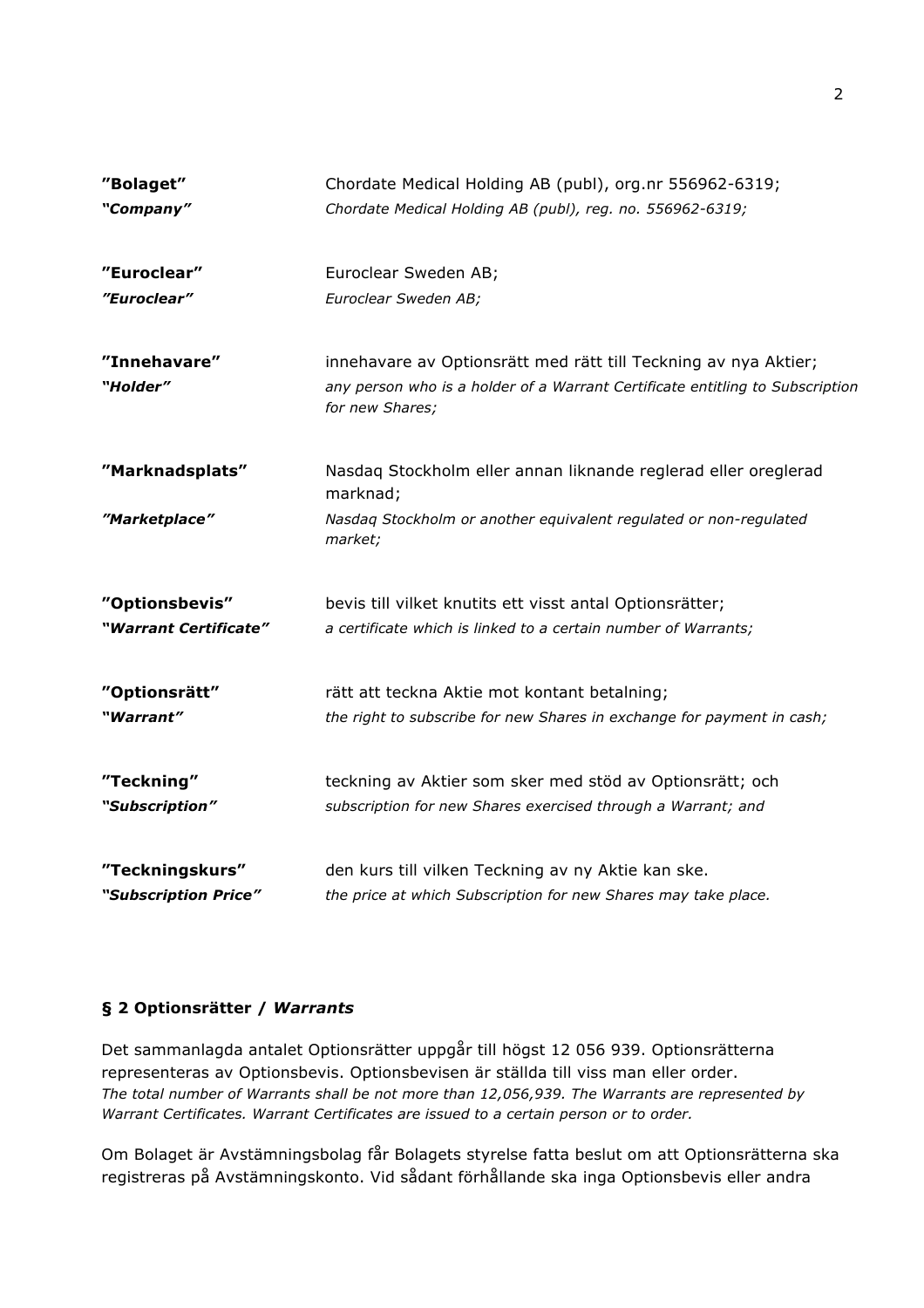värdepapper ges ut. Innehavare ska på Bolagets anmaning vara skyldig att omedelbart till Bolaget inlämna samtliga Optionsbevis representerande Optionsrätter samt meddela Bolaget erforderliga uppgifter om värdepapperskonto på vilket Innehavarens Optionsrätter ska registreras.

*In the event the Company is a Central Securities Depository Company, the board of directors of the Company shall be entitled to resolve that the Warrants be registered on a Central Securities Depository Account. In the event such resolution is adopted, no Warrant Certificates or other securities shall be issued. At the request of the Company, Holders shall be obliged to surrender immediately to the Company all Warrant Certificates representing Warrants and to provide the Company with the requisite details of the securities account on which the Holder's Warrants are to be registered.*

För det fall Bolagets styrelse fattat beslut enligt andra stycket ovan, ska styrelsen därefter vara oförhindrad att, med de begränsningar som må följa av lag eller annan författning, fatta beslut om att Optionsrätterna inte längre ska vara registrerade på Avstämningskonto.

In the event the board of directors of the Company adopts a resolution in accordance with the second *paragraph above, subject to any applicable statutory or regulatory limitations, the board of directors shall thereafter be at liberty to resolve that the Warrants are no longer to be registered on a Central Securities Depository Account.*

### **§ 3 Rätt att teckna nya Aktier /** *Right to subscribe for new Shares*

Innehavaren ska ha rätt att under perioden från och med den 1 december 2020 till och med den 31 december 2020, eller till och med den tidigare eller senare dag som kan följa av § 8 nedan, för en (1) Optionsrätt teckna en (1) ny Aktie. Teckningskursen är 1,30 kronor per Aktie. Omräkning av Teckningskurs liksom av det antal nya Aktier som varje Optionsrätt berättigar till Teckning av, kan äga rum i de fall som framgår av § 8 nedan.

*The Holder shall be entitled to subscribe for one (1) new Share for one (1) Warrant during the period commencing 1 December 2020 up to and including 31 December 2020, or up to and including such earlier or later date as may follow from section 8 below. The Subscription Price is SEK 1.30 per Share. The Subscription Price, as well as the number of new Shares to which each Warrant entitles the Holder to Subscribe, may be recalculated in the cases set forth in section 8 below.*

Bolaget ska vara skyldigt att om Innehavare så påkallar under ovan angiven tid, emittera det antal Aktier som avses med anmälan om Teckning.

*Upon demand by a Holder during the period stated above, the Company shall be obliged to issue the number of Shares to which an application for Subscription relates.*

### **§ 4 Teckning av Aktier /** *Subscription of Shares*

Under tid Bolaget är Avstämningsbolag och Optionsrätt är registrerad på Avstämningskonto ska följande gälla. Vid Teckning ska ifylld anmälningssedel enligt fastställt formulär inges till Bolaget eller ett av Bolaget anvisat kontoförande institut.

*The following shall apply in the event the Company is a Central Securities Depository Company and the Warrants are registered on a Central Securities Depository Account. The Warrants may be exercised through a written application for Subscription to the Company or to the designated Central Securities Depository Company.*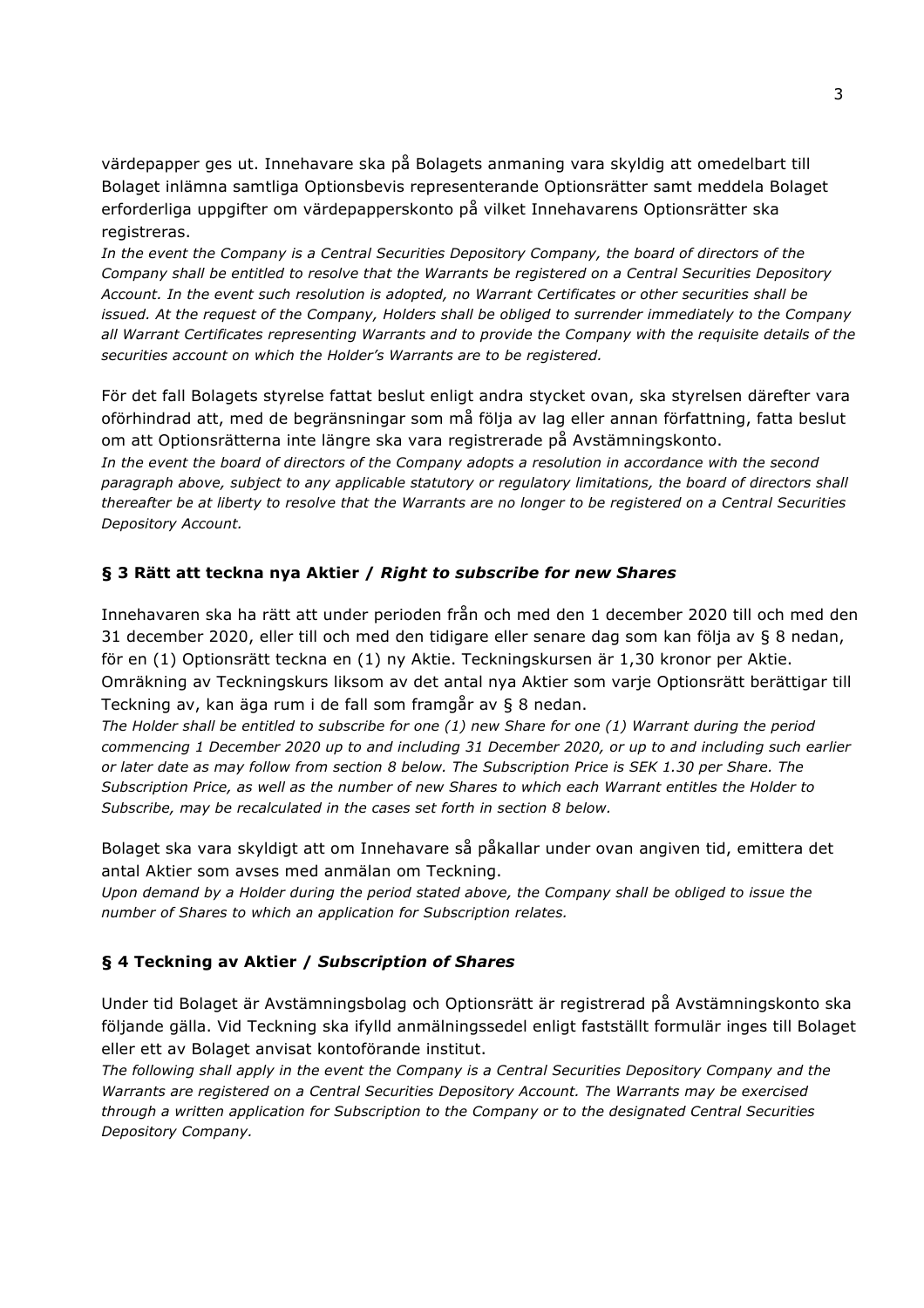Om Bolaget inte är Avstämningsbolag eller om Optionsrätt inte är registrerad på Avstämningskonto ska Teckning ske genom skriftlig anmälan på teckningslista till Bolaget varvid antalet Optionsrätter som utnyttjas ska anges. Vid Teckning ska Innehavare i förekommande fall inlämna motsvarande Optionsbevis till Bolaget.

*In the event the Company is not a Central Securities Depository Company or if the Warrants are not registered on a Central Securities Depository Account, the Warrants may be exercised through a written application for Subscription to the Company, stating the number of Warrants which are to be exercised. In conjunction with a Subscription, the Holder shall, where applicable, surrender corresponding Warrant Certificates to the Company.*

## **§ 5 Betalning /** *Payment*

Vid Teckning ska betalning samtidigt erläggas kontant för det antal Aktier som Teckningen avser.

*Simultaneously with the Subscription, payment in cash shall be made for the number of Shares to which the Subscription relates.*

## **§ 6 Införande i aktiebok m.m. /** *Entry in the share register, etc.*

Om Bolaget är Avstämningsbolag vid Teckning verkställs Teckning och tilldelning genom att de nya Aktierna interimistiskt registreras på Avstämningskonto genom Bolagets försorg. Sedan registrering hos Bolagsverket ägt rum, blir registreringen på Avstämningskonto slutgiltig. Som framgår av § 8 nedan, senareläggs i vissa fall tidpunkten för sådan slutgiltig registrering på Avstämningskonto.

*In the event the Company is a Central Securities Depository Company at the time of Subscription, Subscription shall be effected through the Company ensuring the interim registration of the new Shares on a Central Securities Depository Account. Following registration at the Swedish Companies Registration Office, the registration on a Central Securities Depository Account shall become final. As stated in section 8 below, in certain cases the date of such final registration on a Central Securities Depository Account may be postponed.*

Om Bolaget inte är Avstämningsbolag vid Teckningen, verkställs Teckning och tilldelning genom att de nya Aktierna tas upp i Bolagets aktiebok varefter registrering ska ske hos Bolagsverket. *In the event the Company is not a Central Securities Depository Company at the time of Subscription, Subscription shall be effected by the new Shares being entered as Shares in the Company's share register and subsequently being registered at the Swedish Companies Registration Office.*

## **§ 7 Rätt till vinstutdelning /** *Entitlement to dividends*

Om Bolaget är Avstämningsbolag medför Aktie som tillkommit på grund av Teckning rätt till vinstutdelning första gången på den avstämningsdag för utdelning som infaller närmast efter det att Teckning verkställts.

*In the event the Company is a Central Securities Depository Company, Shares which are newly issued following Subscription shall carry an entitlement to participate in dividends for the first time on the next record date for dividends which occurs after Subscription is effected.*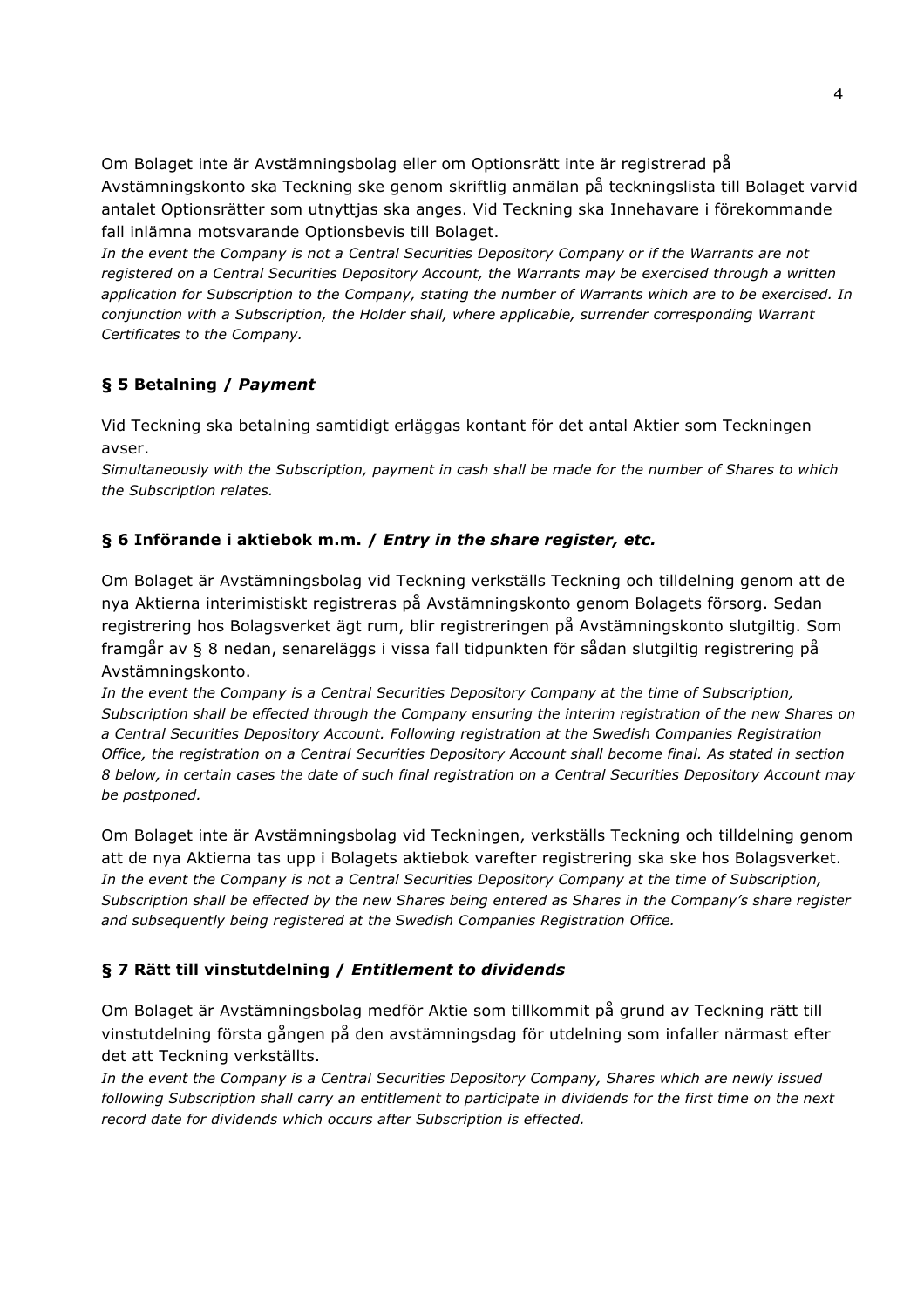Om Bolaget inte är Avstämningsbolag medför Aktie som tillkommit på grund av Teckning i förekommande fall rätt till vinstutdelning första gången på närmast följande bolagsstämma efter det att Teckning verkställts.

*In the event the Company is not a Central Securities Depository Company, Shares which are newly issued following Subscription shall entitle the holder to a dividend, where relevant, at the first general meeting following the date which occurs after Subscription is effected.*

### **§ 8 Omräkning av Teckningskurs m.m. /** *Recalculation of Subscription Price, etc.*

Genomför Bolaget någon av nedan angivna åtgärder gäller, beträffande den rätt som tillkommer Innehavare, vad som följer enligt nedan.

*In the following situations, the following shall apply with respect to the rights which shall vest in Holders.*

Inte i något fall ska dock omräkning enligt bestämmelserna i denna § 8 kunna leda till att Teckningskursen understiger kvotvärdet på Bolagets Aktier.

*Recalculation according to the provisions in this section 8 shall under no circumstances cause the Subscription Price to be less than the quotient value of the Company's Shares.*

### *A. Fondemission / Bonus issue*

Genomför Bolaget en fondemission ska Teckning – där Teckning görs på sådan tid, att den inte kan verkställas senast tre veckor före bolagsstämma, som beslutar om emissionen – verkställas först sedan stämman beslutat om denna. Aktier, som tillkommit på grund av Teckning verkställd efter emissionsbeslutet, registreras interimistiskt på Avstämningskonto, vilket innebär att de inte har rätt att delta i emissionen. Slutlig registrering på Avstämningskonto sker först efter avstämningsdagen för emissionen.

*In the event the Company carries out a bonus issue, where Subscription is made in such time that it cannot be effected by no later than three weeks prior to the general meeting at which a bonus issue resolution is to be adopted, Subscription may be effected only after such a general meeting has adopted a resolution thereon. Shares which vest as a consequence of Subscription effected following the bonus issue resolution shall be the subject of interim registration on a Central Securities Depository Account, and accordingly shall not be entitled to participate in the bonus issue. Final registration on a Central Securities Depository Account shall take place only after the record date for the bonus issue.*

Om Bolaget inte är Avstämningsbolag vid tiden för bolagsstämmans beslut om emission, ska Aktier som tillkommit på grund av Teckning som verkställts genom att de nya Aktierna tagits upp i aktieboken som interimsaktier vid tidpunkten för bolagsstämmans beslut ha rätt att delta i emissionen.

*In the event the Company is not a Central Securities Depository Company at the time a new issue resolution is adopted by the general meeting, Shares which vest as a consequence of Subscription effected through the new Shares being entered in the Company's share register as interim shares on the date of the general meeting's resolution, shall be entitled to participate in the new issue.*

Vid Teckning som verkställs efter beslutet om fondemission tillämpas en omräknad Teckningskurs liksom en omräkning av det antal Aktier som varje Optionsrätt berättigar till Teckning av.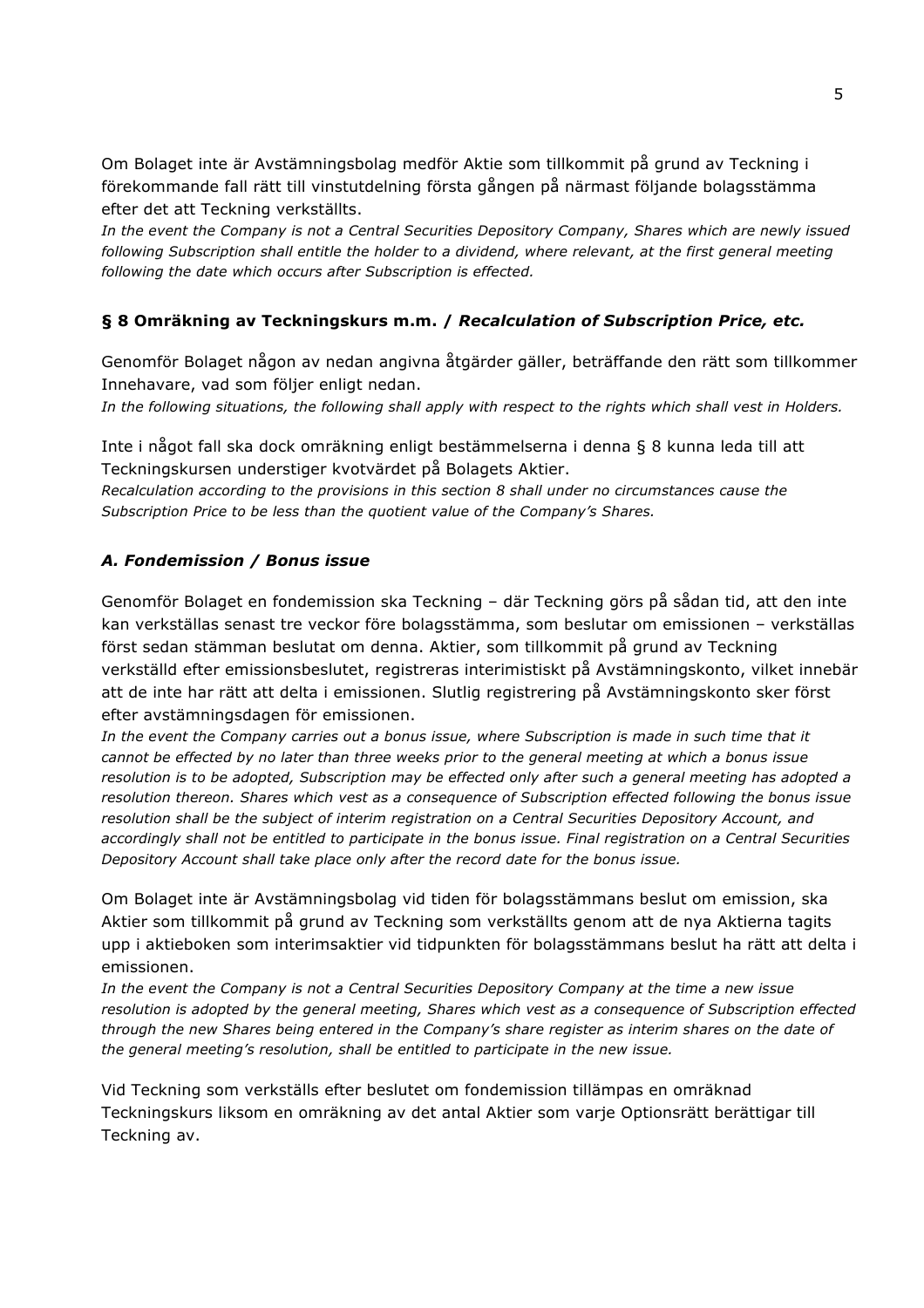*In the case of Subscription which is effected following a bonus issue resolution, a recalculated Subscription Price shall be applied, as well as a recalculation of the number of Shares to which each Warrant provides an entitlement to Subscribe.*

Omräkningarna utförs av Bolaget enligt följande formel: *The recalculations shall be made by the Company based on the following formulae:*

| $=$ | föregående Teckningskurs x antalet Aktier före fondemissionen                                                                                                                     |
|-----|-----------------------------------------------------------------------------------------------------------------------------------------------------------------------------------|
|     | antalet Aktier efter fondemissionen                                                                                                                                               |
| $=$ | previous Subscription Price x number of Shares prior to the bonus<br>issue                                                                                                        |
|     | number of Shares after the bonus issue                                                                                                                                            |
| $=$ | föregående antal Aktier, som varje Optionsrätt ger rätt att<br>teckna x antalet Aktier efter fondemissionen<br>antalet Aktier före fondemissionen                                 |
| $=$ | previous number of Shares to which each Warrant provides an<br>entitlement to subscribe x the number of Shares after the bonus issue<br>number of Shares prior to the bonus issue |
|     |                                                                                                                                                                                   |

Enligt ovan omräknad Teckningskurs och omräknat antal Aktier fastställs snarast möjligt efter bolagsstämmans beslut om fondemission men tillämpas i förekommande fall först efter avstämningsdagen för emissionen.

*A recalculated Subscription Price and recalculated number of Shares in accordance with the provisions above shall be determined as soon as possible after the general meeting has adopted a bonus issue resolution but, where applicable, shall be applied only after the record date for the bonus issue.*

### *B. Sammanläggning eller uppdelning (split) / Reverse share split or share split*

Vid sammanläggning eller uppdelning (split) av Bolagets befintliga Aktier har bestämmelserna i punkt A motsvarande tillämpning, varvid i förekommande fall som avstämningsdag ska anses den dag då sammanläggning respektive uppdelning, på Bolagets begäran, sker hos Euroclear. *In the case of a reverse share split or share split of the Company's existing Shares, the provisions in subsection A shall apply mutatis mutandis whereupon, where appropriate, the record date shall be deemed to be the day on which a reverse share split or share split takes place at Euroclear, upon request by the Company.*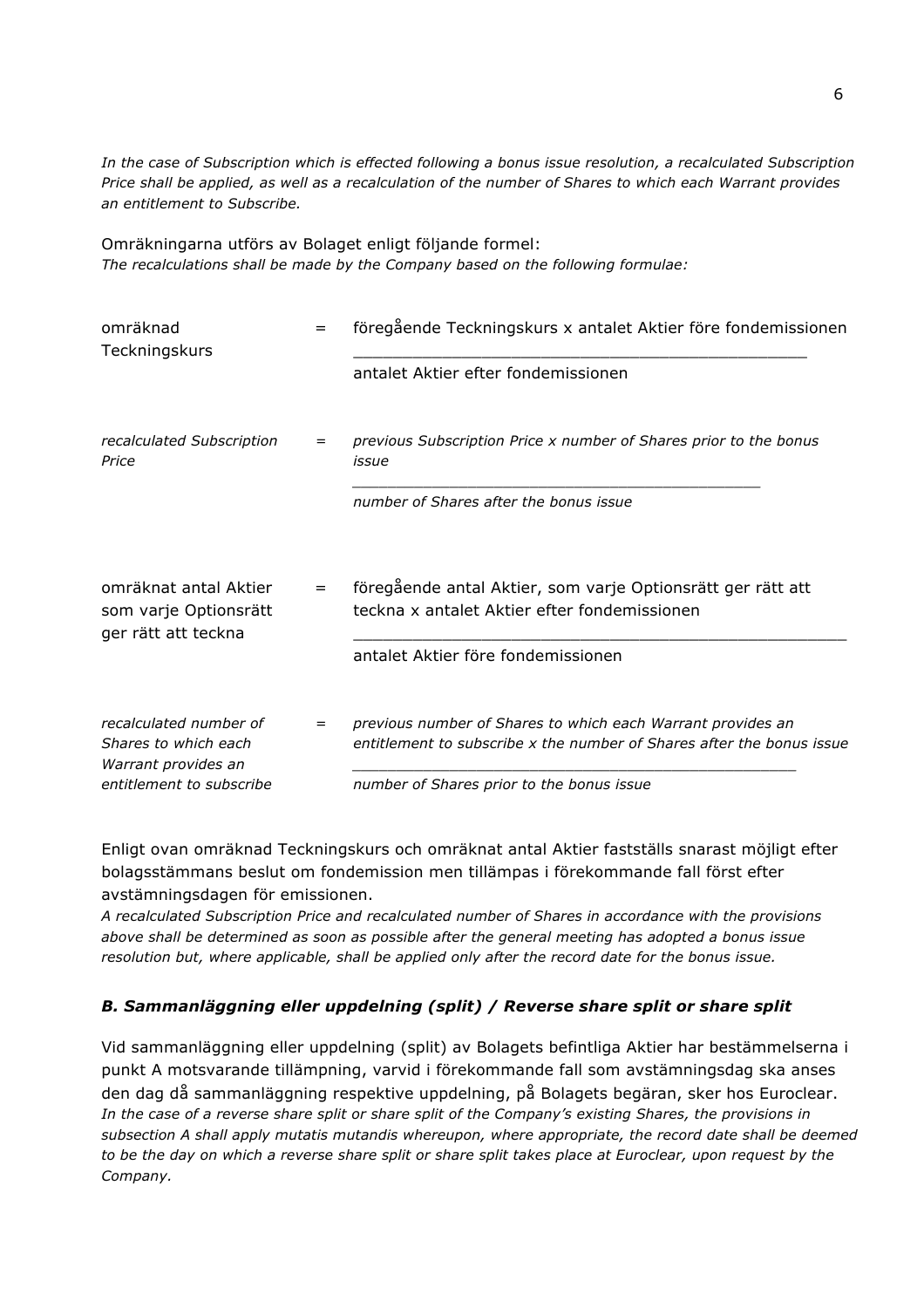#### *C. Nyemission av Aktier / New issue of Shares*

Vid nyemission med företrädesrätt för aktieägarna att teckna nya Aktier mot kontant betalning eller mot betalning genom kvittning ska följande gälla beträffande rätten att delta i emissionen på grund av Aktie som tillkommit på grund av Teckning med utnyttjande av Optionsrätt: *In the case of a new issue with pre-emption rights for the shareholders to subscribe for new Shares in exchange for cash payment or payment by way of set-off, the following shall apply with respect to the right to participate in the new issue by virtue of Shares which have vested as a consequence of Subscription through the exercise of Warrants:*

- 1. Beslutas emissionen av Bolagets styrelse under förutsättning av bolagsstämmans godkännande eller med stöd av bolagsstämmans bemyndigande, ska i emissionsbeslutet och, i förekommande fall, i underrättelsen enligt 13 kap 12 § aktiebolagslagen till aktieägarna, anges den senaste dag då Teckning ska vara verkställd för att Aktie, som tillkommit genom Teckning, ska medföra rätt att delta i emissionen. *Where a new issue resolution is adopted by the Company's board of directors subject to approval by the general meeting or pursuant to authorisation granted by the general meeting, the resolution, and where applicable, the notification to the shareholders in accordance with Chapter 13 Section 12 of the Companies Act, shall state the date by which Subscription must be effected in order that Shares which vest as a consequence of Subscription shall carry an entitlement to participate in the new issue.*
- 2. Beslutas emissionen av bolagsstämman, ska Teckning där anmälan om Teckning görs på sådan tid, att Teckningen inte kan verkställas senast tre veckor före den bolagsstämma som beslutar om emissionen – verkställas först sedan Bolaget verkställt omräkning. Aktie, som tillkommit på grund av sådan Teckning, upptas interimistiskt på Avstämningskonto, vilket innebär att de inte har rätt att delta i emissionen. Slutlig registrering på Avstämningskonto sker först efter avstämningsdagen för emissionen. *Where the general meeting adopts a new issue resolution, in the event an application for Subscription is made at such a time that the Subscription cannot be effected no later than three weeks prior to the general meeting which adopts the new issue resolution, Subscription shall only be effected after the Company has carried out recalculations. Shares which vest as a consequence of such Subscription shall be the subject of interim registration on a Central Securities Depository Account, and consequently shall not be entitled to participate in the new issue. Final registration on a Central Securities Depository Account shall take place only after the record date for the issue.*

Vid Teckning som verkställts på sådan tid att rätt till deltagande i nyemissionen inte uppkommer tillämpas en omräknad Teckningskurs liksom en omräkning av det antal Aktier som varje Optionsrätt berättigar till Teckning av.

*In the event of Subscription which is effected at such time that a right to participate in the new issue does not vest, a recalculated Subscription Price shall be applied, as well as a recalculation of the number of Shares to which each Warrant provides an entitlement to Subscribe.*

Omräkningen utförs av Bolaget enligt följande formel: *The recalculations shall be made by the Company based on the following formulae:*

omräknad **Teckningskurs** = föregående Teckningskurs x Aktiens genomsnittliga betalkurs under den i emissionsbeslutet fastställda teckningstiden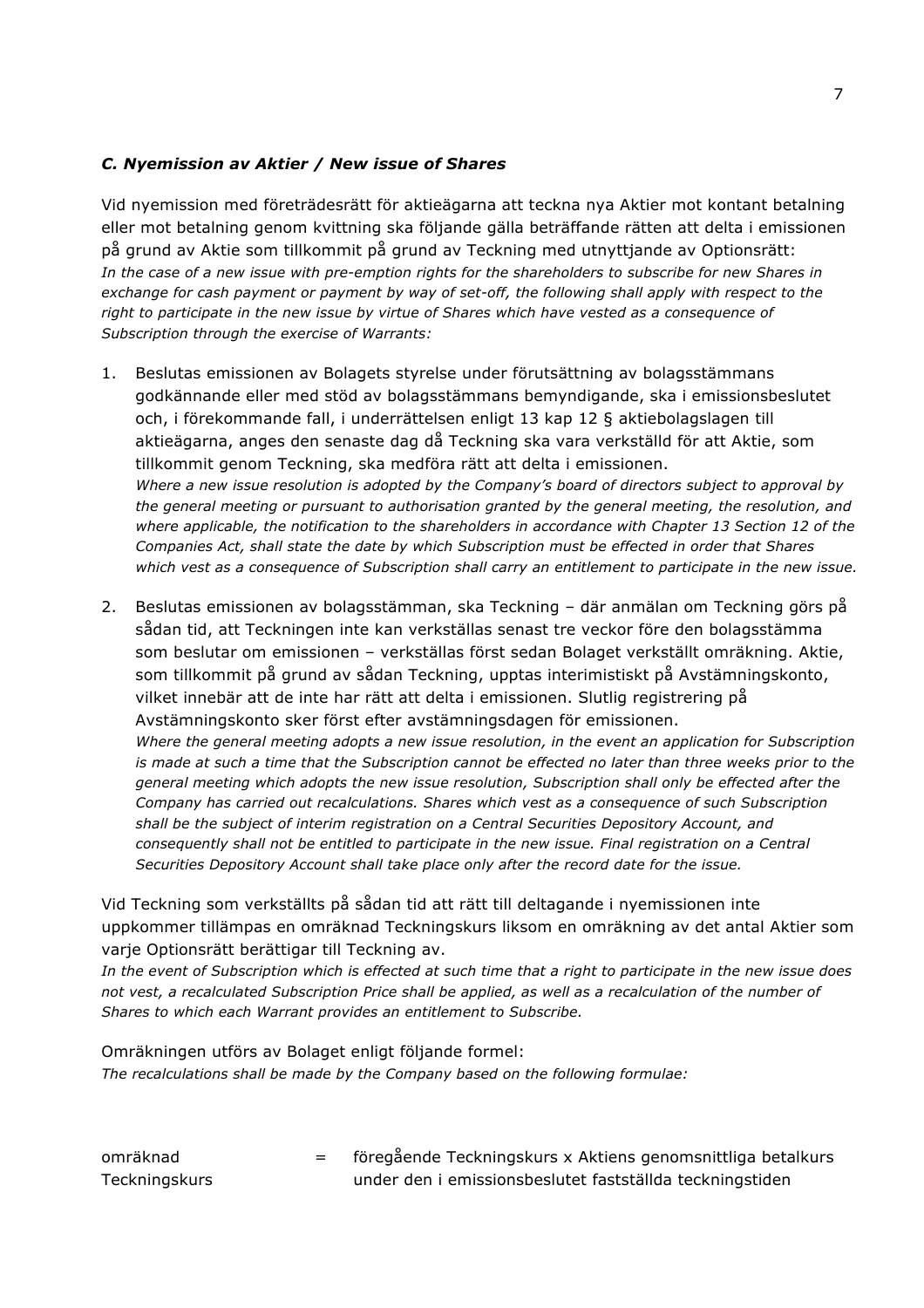\_\_\_\_\_\_\_\_\_\_\_\_\_\_\_\_\_\_\_\_\_\_\_\_\_\_\_\_\_\_\_\_\_\_\_\_\_\_\_\_\_\_\_\_\_\_\_\_\_\_\_ Aktiens genomsnittskurs ökad med det på grundval därav framräknade teoretiska värdet på teckningsrätten *recalculated Subscription Price = previous Subscription Price x the Share's average listed price during the subscription period established in the new issue resolution (the Share's average price) \_\_\_\_\_\_\_\_\_\_\_\_\_\_\_\_\_\_\_\_\_\_\_\_\_\_\_\_\_\_\_\_\_\_\_\_\_\_\_\_\_\_\_\_\_\_\_\_\_\_\_ the Share's average price increased by the theoretical value of the subscription right calculated on the basis thereof* omräknat antal Aktier som varje Optionsrätt ger rätt att teckna föregående antal Aktier, som varje Optionsrätt ger rätt att teckna x Aktiens genomsnittskurs ökad med det på grundval därav framräknade teoretiska värdet på teckningsrätten \_\_\_\_\_\_\_\_\_\_\_\_\_\_\_\_\_\_\_\_\_\_\_\_\_\_\_\_\_\_\_\_\_\_\_\_\_\_\_\_\_\_\_\_\_\_\_\_\_\_\_ Aktiens genomsnittskurs *recalculated number of Shares to which each Warrant provides an entitlement to subscribe = previous number Shares to which each Warrant provides an entitlement to subscribe x the Share's average price increased by the theoretical value of the subscription right calculated on the basis thereof \_\_\_\_\_\_\_\_\_\_\_\_\_\_\_\_\_\_\_\_\_\_\_\_\_\_\_\_\_\_\_\_\_\_\_\_\_\_\_\_\_\_\_\_\_\_\_\_\_\_\_ the Share's average price*

Aktiens genomsnittskurs ska anses motsvara genomsnittet av det för varje handelsdag under teckningstiden framräknade medeltalet av den under dagen noterade högsta och lägsta betalkursen enligt Marknadsplatsens officiella kurslista. I avsaknad av notering av betalkurs ska i stället den som slutkurs noterade köpkursen ingå i beräkningen. Dag utan notering av vare sig betalkurs eller köpkurs ska inte ingå i beräkningen.

*The Share's average price shall be deemed to correspond to the average of the calculated mean values, for each trading day during the Subscription Period, of the highest and lowest transaction prices listed during the day in accordance with the official quotations on the Marketplace. In the event no transaction price is quoted, the bid price which is quoted as the closing price shall instead be included in the calculation. Days on which neither a transaction price nor a bid price is quoted shall not be included in the calculation.*

Det teoretiska värdet på teckningsrätten beräknas enligt följande formel: *The theoretical value of the subscription right shall be calculated in accordance with the following formula:*

teckningsrättens värde = det antal nya Aktier som högst kan komma att utges enligt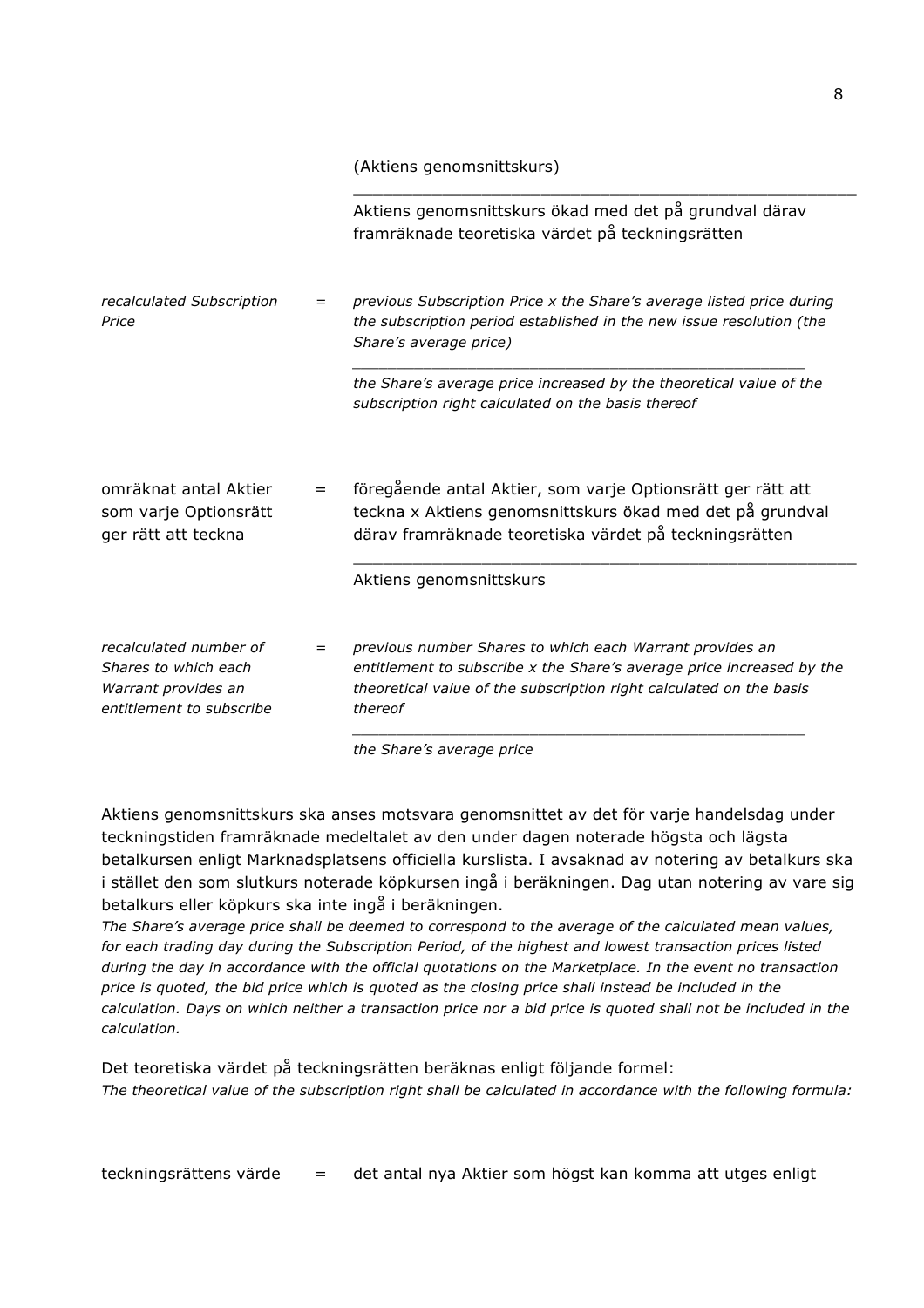emissionsbeslutet x Aktiens genomsnittskurs minus teckningskursen för den nya Aktien

antalet Aktier före emissionsbeslutet

*value of the subscription right = the maximum number of new Shares which may be issued pursuant to the new issue resolution x the Share's average price less the subscription price for the new Share*

> *\_\_\_\_\_\_\_\_\_\_\_\_\_\_\_\_\_\_\_\_\_\_\_\_\_\_\_\_\_\_\_\_\_\_\_\_\_\_\_\_\_\_\_\_\_\_\_\_\_\_\_ the number of Shares prior to adoption of the new issue resolution*

\_\_\_\_\_\_\_\_\_\_\_\_\_\_\_\_\_\_\_\_\_\_\_\_\_\_\_\_\_\_\_\_\_\_\_\_\_\_\_\_\_\_\_\_\_\_\_\_\_\_\_

Uppstår härvid ett negativt värde, ska det teoretiska värdet på teckningsrätten bestämmas till noll.

*In the event a negative value is thereupon obtained, the theoretical value of the subscription right shall be set at zero.*

Enligt ovan omräknad Teckningskurs och omräknat antal Aktier som belöper på varje Optionsrätt ska fastställas av Bolaget två Bankdagar efter teckningstidens utgång och tillämpas vid Teckning som verkställs därefter.

*The recalculated Subscription Price and the recalculated number of Shares provided by each Warrant shall be determined by the Company two Banking Days after the expiry of the subscription period and shall be applied to Subscription for Shares effected thereafter.*

Om Bolagets Aktier inte är föremål för notering eller handel på Marknadsplats ska en omräknad Teckningskurs och omräknat antal Aktier fastställas enligt denna punkt C. Härvid ska istället för vad som anges beträffande Aktiens genomsnittskurs, värdet på Aktien bestämmas av en oberoende värderingsman utsedd av Bolaget.

*In the event the Company's Shares are not listed or traded on a Marketplace, a recalculated Subscription Price and recalculated number of Shares shall be determined in accordance with this subsection C. In lieu of the provisions regarding the Share's average price, the value of the Share shall thereupon be determined by an independent valuer appointed by the Company.*

Under tiden till dess att omräknad Teckningskurs och omräknat antal Aktier som varje Optionsrätt berättigar till Teckning av fastställts, verkställs Teckning endast preliminärt, varvid det antal Aktier, som varje Optionsrätt före omräkning berättigar till Teckning av, upptas interimistiskt på Avstämningskonto. Dessutom noteras särskilt att varje Optionsrätt efter omräkningar kan berättiga till ytterligare Aktier enligt § 3 ovan. Slutlig registrering på Avstämningskontot sker sedan omräkningarna fastställts. Om Bolaget inte är Avstämningsbolag verkställs Teckning genom att de nya Aktierna upptas i aktieboken som interimsaktier. Sedan omräkningarna har fastställts upptas de nya Aktierna i aktieboken som aktier.

*During the period pending determination of a recalculated Subscription Price and recalculated number of Shares to which each Warrant provides an entitlement to subscribe, Subscription for Shares shall be effected only on a preliminary basis, whereupon the number of Shares to which each Warrant provides an*  entitlement to subscribe prior to the recalculation shall be registered on an interim basis on a Central *Securities Depository Account. In addition, it is specifically noted that, following recalculations, each Warrant may carry an entitlement to additional Shares pursuant to section 3 above. Final registration on*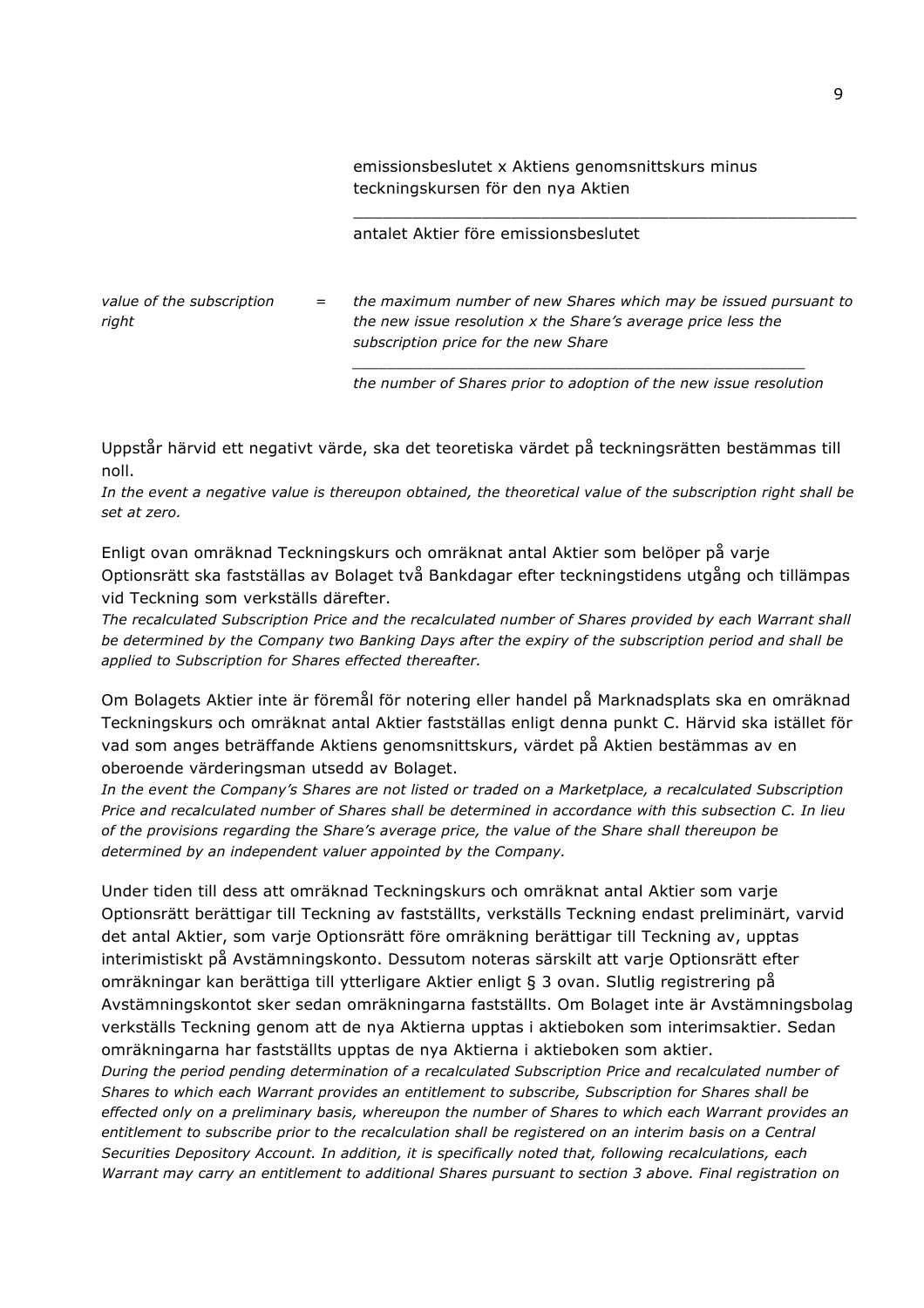*the Central Securities Depository Account shall take place after the recalculations have been determined. In the event the Company is not a Central Securities Depository Company, Subscription shall be effected through the new Shares being entered in the share register as interim shares. After the recalculations have been determined, the new Shares shall be entered in the share register as shares.*

## *D. Emission av konvertibler eller teckningsoptioner / Issue of convertible debentures or warrants*

Vid emission av konvertibler eller teckningsoptioner med företrädesrätt för aktieägarna och mot kontant betalning eller mot betalning genom kvittning eller, såvitt gäller teckningsoptioner, utan betalning, har bestämmelserna i punkt C första stycket 1 och 2 om rätten att delta i nyemission på grund av Aktie som tillkommit genom Teckning motsvarande tillämpning.

*In the event of an issue of convertible debentures or warrants with pre-emption rights for the shareholders and in exchange for cash payment or payment by way of set-off or, with respect to warrants, without payment, the provisions of subsection C, first paragraph, subparagraphs 1 and 2 regarding the right to participate in a new issue by virtue of Shares which vest through Subscription shall apply mutatis mutandis.*

Vid Teckning som verkställs i sådan tid att rätt till deltagande i emissionen inte uppkommer tillämpas en omräknad Teckningskurs och ett omräknat antal Aktier som belöper på varje Optionsrätt.

*In the event of Subscription for Shares which is exercised at such a time that Subscription is effected after adoption of the issue resolution, a recalculated Subscription Price and recalculated number of Shares provided by each Warrant shall be applied.*

Omräkningen utförs av Bolaget enligt följande formel: *The recalculation shall be made by the Company in accordance with the following formulae:*

| omräknad<br>Teckningskurs                      | $=$ | föregående Teckningskurs x Aktiens genomsnittliga betalkurs<br>under den i emissionsbeslutet fastställda teckningstiden<br>(Aktiens genomsnittskurs)                              |  |
|------------------------------------------------|-----|-----------------------------------------------------------------------------------------------------------------------------------------------------------------------------------|--|
|                                                |     | Aktiens genomsnittskurs ökad med teckningsrättens värde                                                                                                                           |  |
| recalculated Subscription<br>$Price =$         | $=$ | previous Subscription Price x the Share's average listed price during<br>the subscription period established in the resolution regarding the issue<br>(the Share's average price) |  |
|                                                |     | the Share's average price increased by the value of the subscription<br>right                                                                                                     |  |
| omräknat antal Aktier<br>som varje Optionsrätt | $=$ | föregående antal Aktier som varje Optionsrätt ger rätt att<br>teckna x Aktiens genomsnittskurs ökad med teckningsrättens                                                          |  |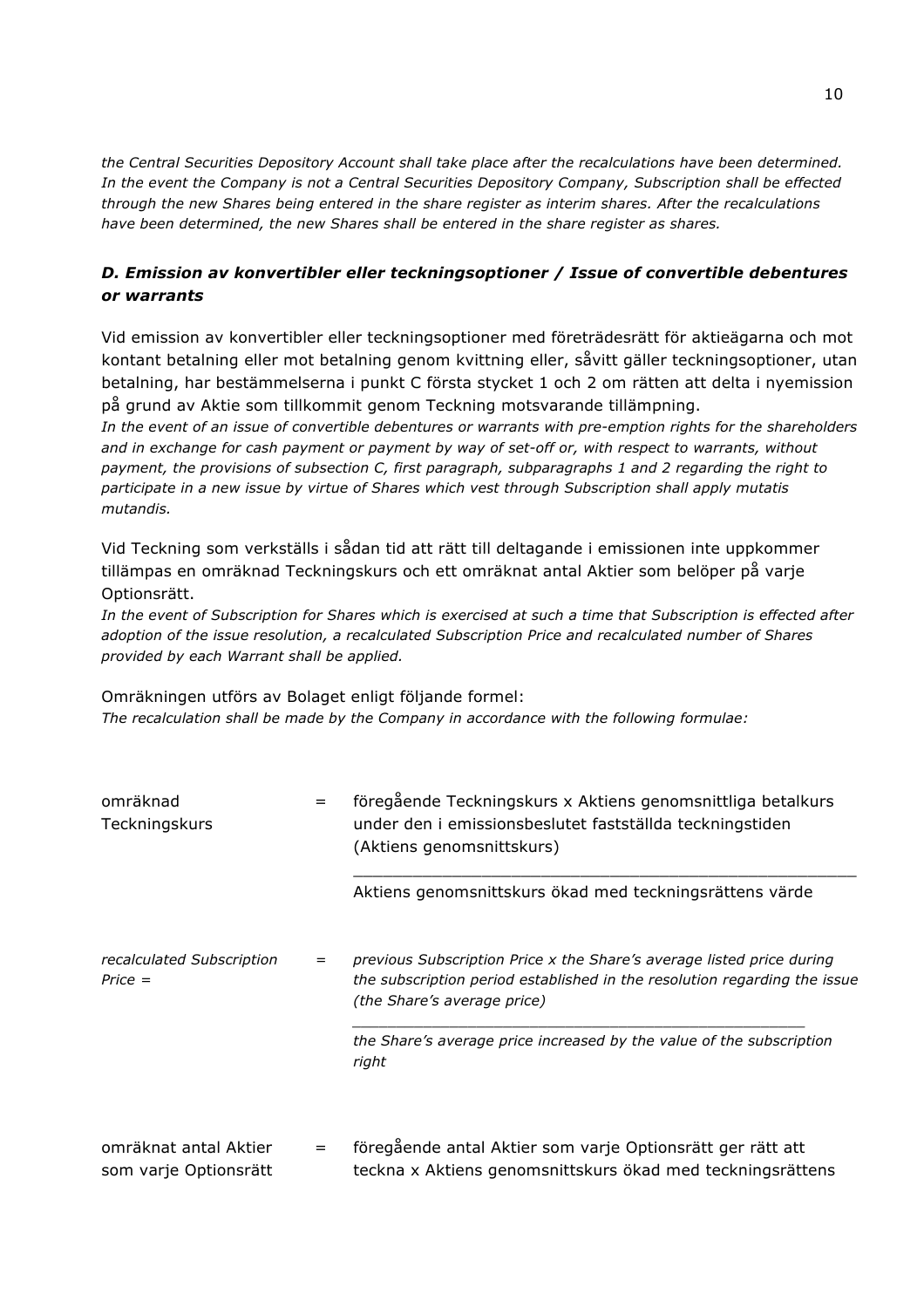| ger rätt att teckna                                                                               |     | värde                                                                                                                                                                   |  |  |
|---------------------------------------------------------------------------------------------------|-----|-------------------------------------------------------------------------------------------------------------------------------------------------------------------------|--|--|
|                                                                                                   |     | Aktiens genomsnittskurs                                                                                                                                                 |  |  |
| recalculated number of<br>Shares to which each<br>Warrant provides an<br>entitlement to subscribe | $=$ | previous number of Shares to which each Warrant provides an<br>entitlement to subscribe x the Share's average price increased by the<br>value of the subscription right |  |  |
|                                                                                                   |     | the Share's average price                                                                                                                                               |  |  |

Aktiens genomsnittskurs beräknas i enlighet med punkt C ovan. *The Share's average price shall be calculated in accordance with subsection C above.*

Teckningsrättens värde ska anses motsvara det matematiskt framräknade värdet efter justering för nyemission och med beaktande av marknadsvärdet beräknat i enlighet med vad som anges i punkt C ovan.

*The value of the subscription right shall be deemed to correspond to the calculated value with adjustments for the new share issue and the market value calculated in accordance with subsection C above.*

Enligt ovan omräknad Teckningskurs och omräknat antal Aktier som belöper på varje Optionsrätt ska fastställas av Bolaget två Bankdagar efter teckningstidens utgång och tillämpas vid Teckning som verkställs därefter.

*The recalculated Subscription Price and the recalculated number of Shares provided by each Warrant shall be determined by the Company two Banking Days after the expiry of the subscription period and shall be applied to Subscription for Shares effected thereafter.*

Om Bolagets Aktier inte är föremål för notering eller handel på Marknadsplats ska en omräknad Teckningskurs och omräknat antal Aktier fastställas enligt denna punkt D. Härvid ska istället för vad som anges beträffande Aktiens genomsnittskurs, värdet på Aktien bestämmas av en oberoende värderingsman utsedd av Bolaget.

*In the event the Company's Shares are not listed or traded on a Marketplace, a recalculated Subscription Price and recalculated number of Shares shall be determined in accordance with this subsection D. In lieu of the provisions regarding the Share's average price, the value of the Share shall thereupon be determined by an independent valuer appointed by the Company.*

Vid Teckning som sker under tiden fram till dess att omräknad Teckningskurs och omräknat antal Aktier som belöper på varje Optionsrätt fastställs, ska bestämmelsen i punkt C sista stycket ovan äga motsvarande tillämpning.

*In the event of Subscription for Shares which is effected before the recalculated Subscription Price and the*  recalculated number of Shares provided by each Warrant have been determined, the provisions of *subsection C last paragraph above shall be applied.*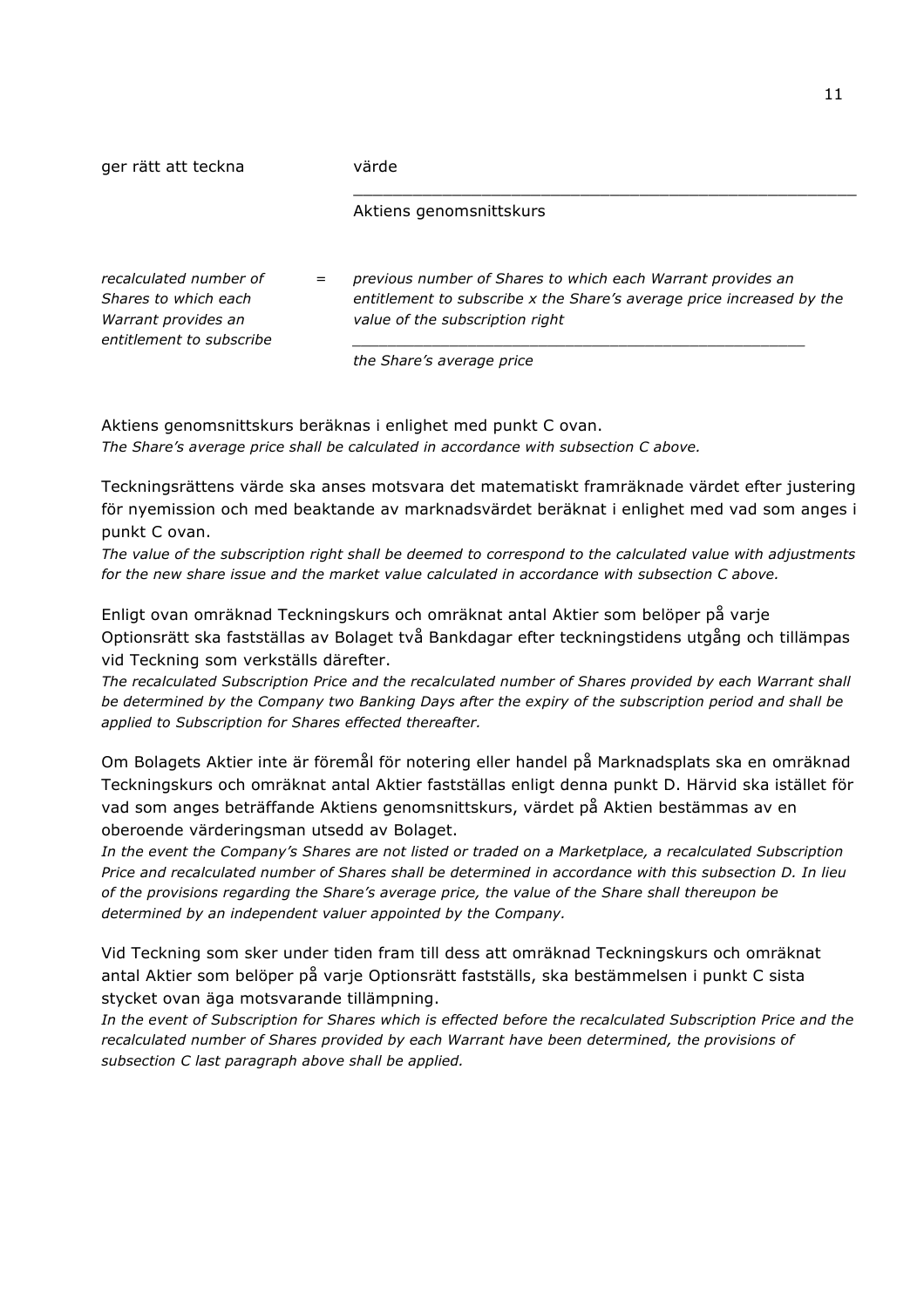### *E. Erbjudande till aktieägarna i annat fall än som avses i punkt A-D / Offer to the shareholers in circumstances other than those set forth in subsections A-D*

Vid ett erbjudande till aktieägarna i annat fall än som avses i punkt A-D att av Bolaget förvärva värdepapper eller rättighet av något slag, ska vid Teckning som påkallas på sådan tid, att därigenom erhållen Aktie inte medför rätt att delta i erbjudandet, tillämpas en omräknad Teckningskurs och ett omräknat antal Aktier som varje Optionsrätt ger rätt att teckna. Detsamma gäller om Bolaget beslutar att enligt nämnda principer till aktieägarna dela ut värdepapper eller rättigheter utan vederlag.

*In the event the Company, in circumstances other than those set forth in subsections A-D above, extends an offer to the shareholders to acquire securities or rights of any kind from the Company, in the event of Subscription which is demanded at such time that the Shares thereby received do not carry an entitlement to participate in the offer, a recalculated Subscription Price and recalculated number of Shares to which each Warrant provides an entitlement to subscribe shall be applied. The aforesaid shall also apply where the Company resolves, in accordance with the aforementioned principles, to distribute securities or rights to the shareholders without consideration.*

Omräkningarna ska utföras av Bolaget enligt följande formel: *The recalculations shall be carried out by the Company in accordance with the following formulae:*

| omräknad<br>Teckningskurs                                             | $=$ | föregående Teckningskurs x Aktiens genomsnittliga betalkurs<br>under den i erbjudandet fastställda anmälningstiden (Aktiens<br>genomsnittskurs)         |
|-----------------------------------------------------------------------|-----|---------------------------------------------------------------------------------------------------------------------------------------------------------|
|                                                                       |     | Aktiens genomsnittskurs ökad med värdet av rätten till<br>deltagande i erbjudandet (inköpsrättens värde)                                                |
| recalculated Subscription<br>Price                                    | $=$ | previous Subscription Price x the Share's average listed price during<br>the application period established in the offer (the Share's average<br>price) |
|                                                                       |     | the Share's average price increased by the value of the right to<br>participate in the offer (the purchase right value)                                 |
| omräknat antal Aktier<br>som varje Optionsrätt<br>ger rätt att teckna | $=$ | föregående antal Aktier som varje Optionsrätt ger rätt att<br>teckna x Aktiens genomsnittskurs ökad med inköpsrättens<br>värde                          |
|                                                                       |     | Aktiens genomsnittskurs                                                                                                                                 |
| recalculated number of<br>Shares to which each                        | $=$ | previous number of Shares to which each Warrant provides an<br>entitlement to subscribe x the Share's average price increased by the                    |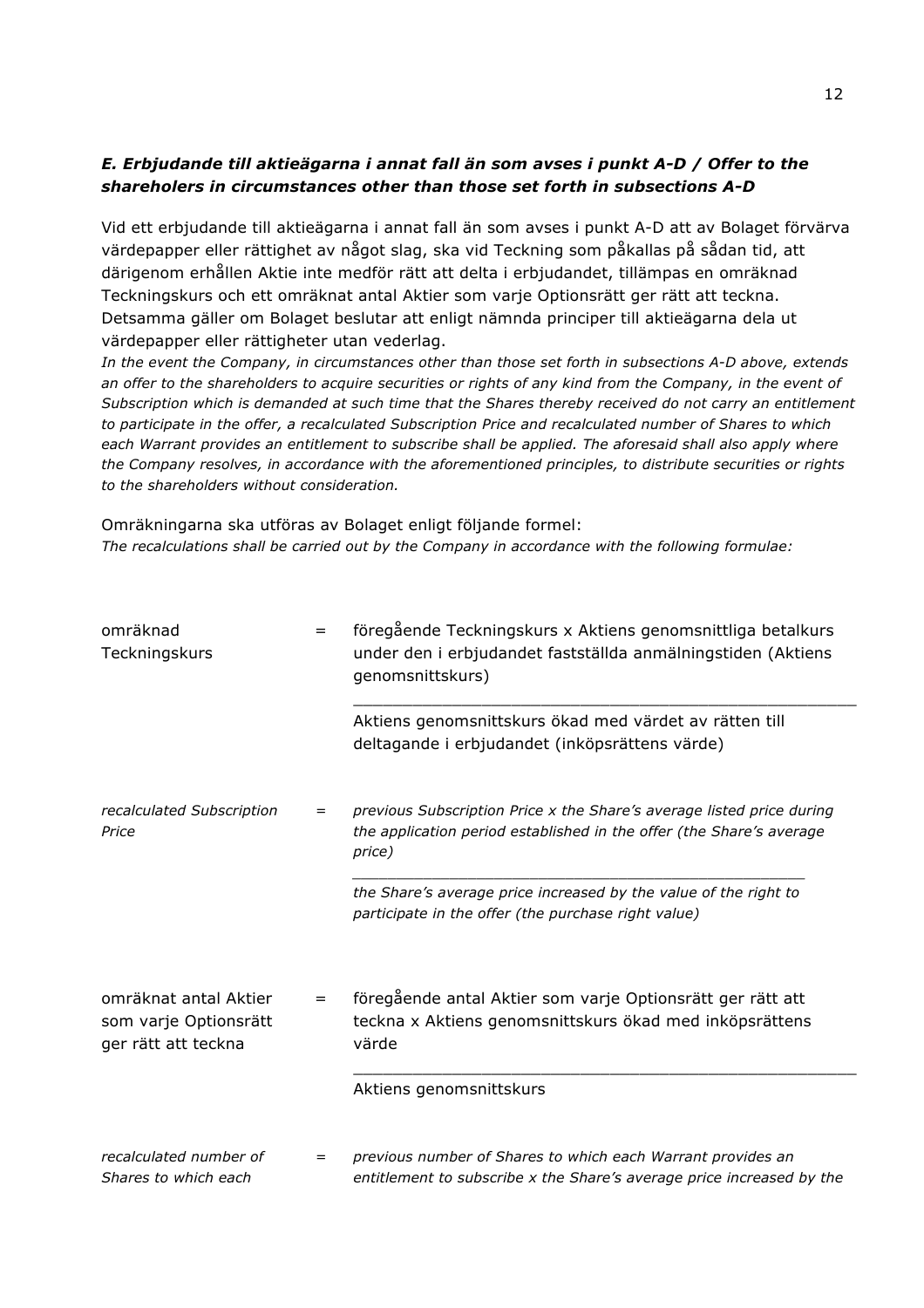*Warrant provides an entitlement to subscribe* *purchase right value*

*the Share's average price*

Aktiens genomsnittskurs beräknas i enlighet med punkt C ovan. *The Share's average price shall be calculated in accordance with subsection C above.*

Om aktieägarna erhållit inköpsrätter och handel med dessa ägt rum, ska värdet av rätten att delta i erbjudandet anses motsvara inköpsrättens värde. Värdet på inköpsrätten ska så långt möjligt fastställas med ledning av den marknadsvärdesförändring avseende Bolagets Aktier som kan bedömas ha uppkommit till följd av erbjudandet.

*\_\_\_\_\_\_\_\_\_\_\_\_\_\_\_\_\_\_\_\_\_\_\_\_\_\_\_\_\_\_\_\_\_\_\_\_\_\_\_\_\_\_\_\_\_\_\_\_\_\_\_*

*In the event the shareholders have received purchase rights and trading has taken place in such rights, the value of the right to participate in the offer shall be deemed to correspond to the purchase right value. The purchase right value shall, as far as possible, be determined on basis of the changed market value of the Company's Shares which can be deemed have occurred due to the offer.*

Om aktieägarna inte erhållit inköpsrätter eller handel med inköpsrätter annars inte ägt rum, ska omräkningen av Teckningskursen ske med tillämpning så långt möjligt av de principer som anges ovan, varvid värdet av rätten att delta i erbjudandet så långt möjligt fastställas med ledning av den marknadsvärdesförändring avseende Bolagets Aktier som kan bedömas ha uppkommit till följd av erbjudandet.

*In the event the shareholders have not received purchase rights, or trading in purchase rights has otherwise not taken place, the recalculation of the Subscription Price shall take place applying, as far as possible, the principles stated above. The purchase right value shall, as far as possible, be determined on basis of the changed market value of the Company's Shares which can be deemed have occurred due to the offer.*

Den omräknade Teckningskursen fastställs av Bolaget snarast möjligt efter erbjudandetidens utgång och tillämpas vid Teckning som verkställs sedan den omräknade kursen fastställts. *The recalculated Subscription Price shall be determined by the Company as soon as possible after expiry of the offer period and applied in conjunction with Subscriptions effected after the recalculated price has been determined.*

Om Bolagets Aktier inte är föremål för notering eller handel på Marknadsplats ska en omräknad Teckningskurs och omräknat antal Aktier fastställas. Härvid ska istället för vad som anges beträffande Aktiens genomsnittskurs, värdet på Aktien bestämmas av en oberoende värderingsman utsedd av Bolaget.

*In the event the Company's Shares are not listed or traded on a Marketplace, a recalculated Subscription Price and recalculated number of Shares shall be determined. In lieu of the provisions regarding the Share's average price, the value of the Share shall thereupon be determined by an independent valuer appointed by the Company.*

Vid Teckning som sker under tiden fram till dess att omräknad Teckningskurs och omräknat antal Aktier som belöper på varje Optionsrätt fastställts, ska bestämmelsen i punkt C sista stycket ovan äga motsvarande tillämpning.

*In the event of Subscription for Shares which is effected before the recalculated Subscription Price and the*  recalculated number of Shares provided by each Warrant have been determined, the provisions of *subsection C last paragraph above shall be applied.*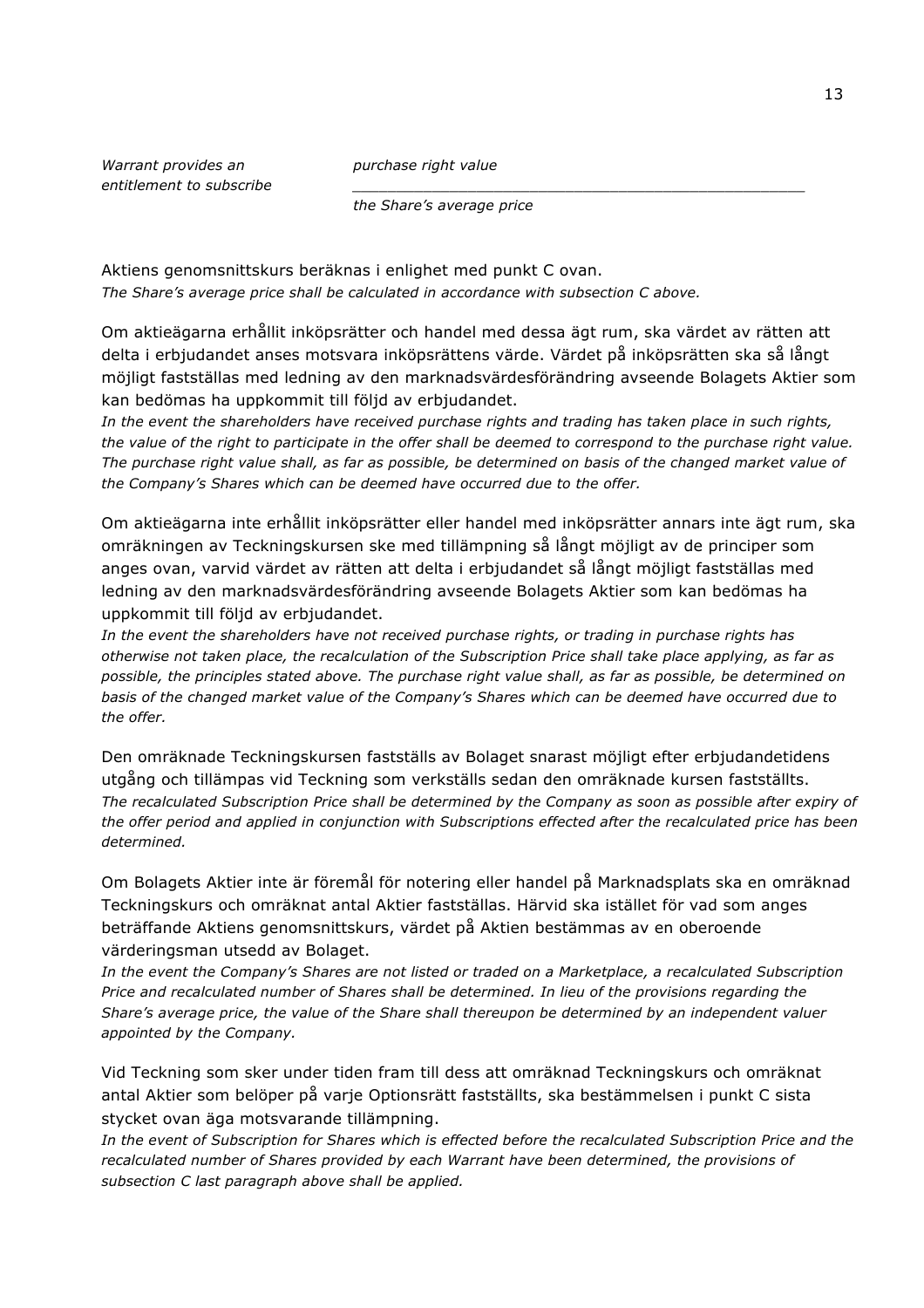## *F. Nyemission eller emission av konvertibler eller teckningsoptioner / New issue or issue of convertible debentures or warrants*

Vid nyemission av aktier eller emission av konvertibler eller teckningsoptioner med företrädesrätt för aktieägarna och mot kontant betalning eller mot betalning genom kvittning eller, såvitt gäller teckningsoptioner, utan betalning, får Bolaget besluta att ge samtliga Innehavare samma företrädesrätt som enligt beslutet tillkommer aktieägarna. Därvid ska varje Innehavare, utan hinder av att Teckning på grund av Optionsrätt inte har verkställts, anses vara ägare till det antal Aktier som Innehavaren skulle ha erhållit, om Teckning verkställts efter den Teckningskurs som gällde och det antal Aktier som belöpte på varje Optionsrätt vid tidpunkten för beslutet om emission.

*In the event of a new share issue or issue of convertible debentures or warrants with pre-emption rights for the shareholders, in exchange for cash payment or payment by way of set-off or, with respect to warrants, without payment, the Company may decide to grant all Holders the same pre-emption rights as vest in the shareholders pursuant to the resolution. Notwithstanding that Subscription for Shares pursuant to Warrants has not been effected, each Holder shall thereupon be deemed to be the owner of the number of Shares which the Holder would have received had Subscription for Shares been effected at the Subscription Price and the number of Shares to which each Warrant provided an entitlement to subscribe, as applicable on the date on which the resolution regarding the offer was adopted.*

Vid ett sådant riktat erbjudande till aktieägarna som avses i punkt E ovan, ska föregående stycke ha motsvarande tillämpning. Det antal Aktier som Innehavaren ska anses vara ägare till ska därvid fastställas efter den Teckningskurs som gällde och det antal Aktier som belöpte på varie Optionsrätt vid tidpunkten för beslutet om erbiudande.

*In the event the Company resolves to extend to the shareholders such an offer as referred to in subsection E above, the provisions of the preceding paragraph shall apply mutatis mutandis. The number of Shares which Holders shall be deemed to own shall thereupon be determined based on the Subscription Price and the number of Shares to which each Warrant provided an entitlement to subscribe, as applicable on the date on which the resolution regarding the offer was adopted.*

Om Bolaget skulle besluta att ge Innehavarna företrädesrätt i enlighet med bestämmelserna i punkt F, ska någon omräkning enligt punkt C, D eller E av Teckningskursen inte äga rum. *In the event the Company decides to grant the Holders pre-emption rights in accordance with the provisions of this subsection F, no recalculation of the Subscription Price shall take place pursuant to subsections C, D or E.*

### *G. Kontant utdelning till aktieägarna / Cash dividend to the shareholders*

Vid kontant utdelning till aktieägarna, som innebär att dessa erhåller utdelning som tillsammans med andra under samma räkenskapsår utbetalda utdelningar överstiger 30 procent av de befintliga Aktiernas genomsnittskurs under en period om 25 handelsdagar närmast före den dag då styrelsen för Bolaget offentliggör sin avsikt att till bolagsstämman lämna förslag om sådan utdelning, ska vid Teckning som påkallas på sådan tid att Aktie som erhålls när Teckningen verkställs inte medför rätt till utdelningen tillämpas en omräknad Teckningskurs och ett omräknat antal Aktier som belöper på varje Optionsrätt. Omräkningen ska baseras på den del av den sammanlagda utdelningen som överstiger 30 procent av Aktiernas genomsnittskurs under ovan nämnd period (extraordinär utdelning).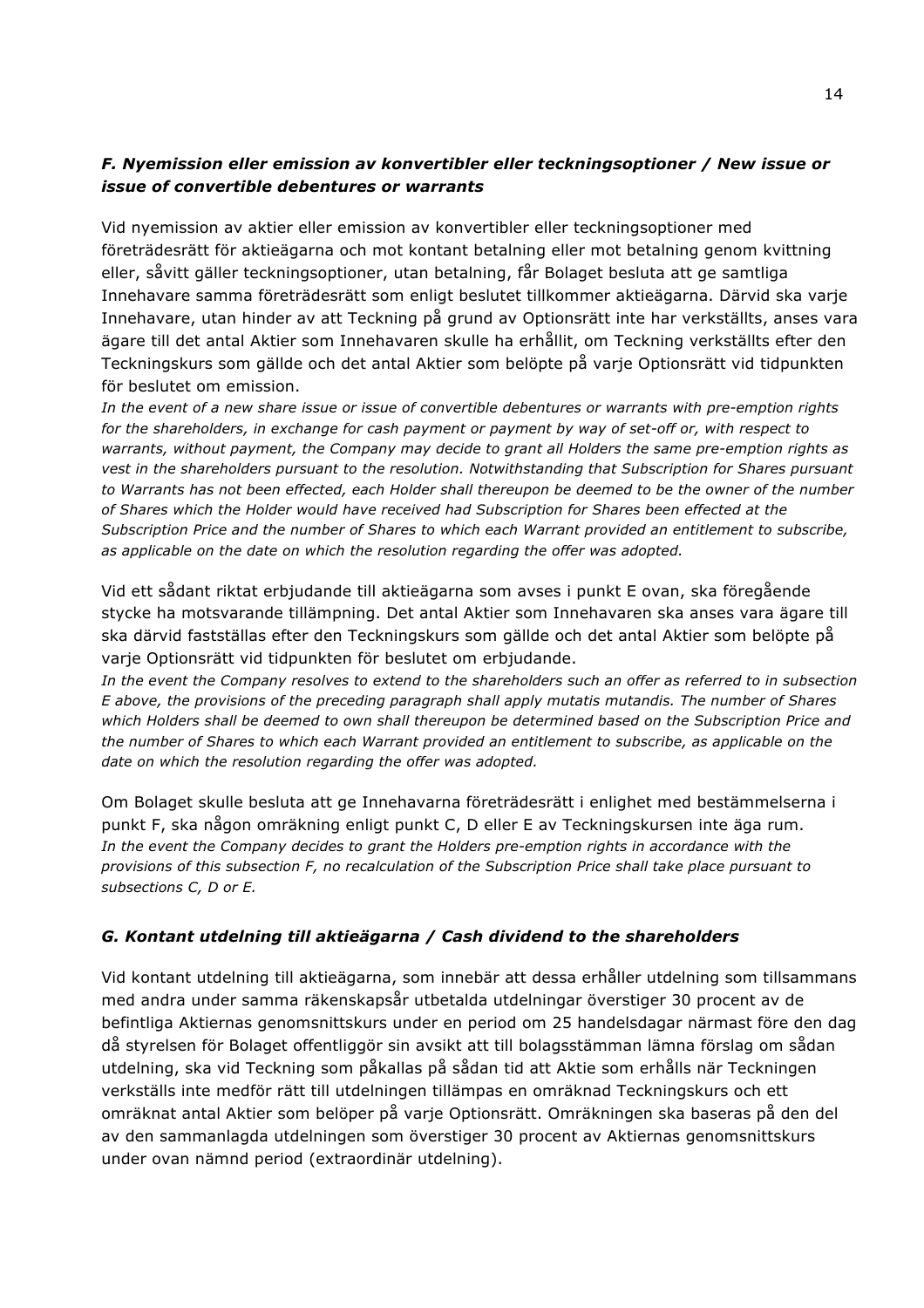*In the event of a cash dividend to the shareholders, entailing that the shareholders receive dividends which, together with other dividends paid out during same financial year, exceed 30 per cent of the existing Share's average price during a period of 25 trading days immediately prior to the day on which the board of directors of the Company publishes its intention to submit a proposal to the general meeting regarding such dividend, in the event Subscription is demanded at such time that the Shares thereby received do not carry an entitlement to receive such dividend, a recalculated Subscription Price and a recalculated number of Shares to which each Warrant provides an entitlement to subscribe shall be applied. The recalculation shall be based on the part of the total dividend which exceeds 30 per cent of the Share's average price during the aforementioned period (extraordinary dividend).*

#### Omräkningen utförs av Bolaget enligt följande formel:

*The recalculation shall be carried out by the Company in accordance with the following formulae:*

| omräknad<br>Teckningskurs                                                                         | $=$ | föregående Teckningskurs x Aktiens genomsnittliga betalkurs<br>under en period om 25 handelsdagar räknat fr.o.m. den dag då<br>Aktien noteras utan rätt till extraordinär utdelning (Aktiens<br>genomsnittskurs)                                                   |
|---------------------------------------------------------------------------------------------------|-----|--------------------------------------------------------------------------------------------------------------------------------------------------------------------------------------------------------------------------------------------------------------------|
|                                                                                                   |     | Aktiens genomsnittskurs ökad med den extraordinära utdelning<br>som utbetalas per Aktie                                                                                                                                                                            |
| recalculated Subscription<br>Price                                                                | $=$ | previous Subscription Price x the Share's average listed price during a<br>period of 25 trading days calculated commencing the day on which the<br>Share was listed without the right to participate in the extraordinary<br>repayment (the Share's average price) |
|                                                                                                   |     | the Share's average price increased by the extraordinary dividend paid<br>out per Share                                                                                                                                                                            |
| omräknat antal Aktier<br>som varje Optionsrätt<br>ger rätt att teckna                             | $=$ | föregående antal Aktier, som varje Optionsrätt ger rätt att<br>teckna x Aktiens genomsnittskurs ökad med den extraordinära<br>utdelning som utbetalas per Aktie                                                                                                    |
|                                                                                                   |     | Aktiens genomsnittskurs                                                                                                                                                                                                                                            |
| recalculated number of<br>Shares to which each<br>Warrant provides an<br>entitlement to subscribe | $=$ | previous number of Shares to which each Warrant provides an<br>entitlement to Subscribe x (the Share's average price increased by<br>extraordinary amount repaid per Share)                                                                                        |
|                                                                                                   |     | the Share's average price                                                                                                                                                                                                                                          |

Aktiens genomsnittskurs beräknas i enlighet med punkt C ovan.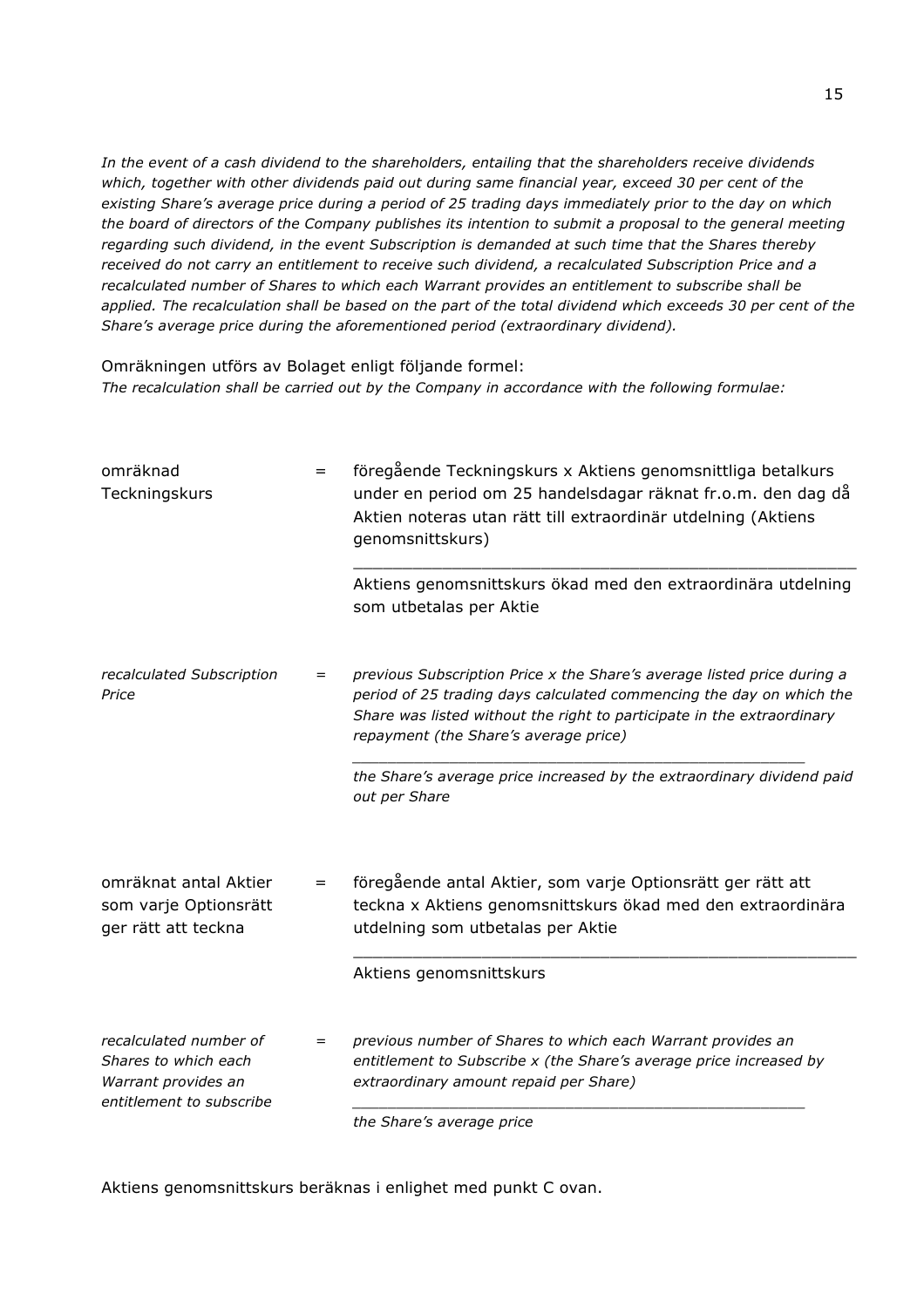*The Share's average price shall be calculated in accordance with subsection C above.*

Den omräknade Teckningskursen och det omräknade antalet Aktier som belöper på varje Optionsrätt fastställs av Bolaget två Bankdagar efter utgången av den ovan angivna perioden om 25 handelsdagar och tillämpas vid Teckning som verkställs därefter.

*The recalculated Subscription Price and the recalculated number of Shares provided by each Warrant shall be determined by the Company two Banking Days after the expiry of the above-stated period of 25 trading days and shall be applied to Subscription effected thereafter.*

Om Bolagets Aktier inte är föremål för notering eller handel på Marknadsplats och det beslutas om kontant utdelning till aktieägarna innebärande att dessa erhåller utdelning som, tillsammans med andra under samma räkenskapsår utbetalda utdelningar, överstiger 30 procent av Bolagets värde, ska, vid anmälan om Teckning som sker på sådan tid, att därigenom erhållen Aktie inte medför rätt till erhållande av sådan utdelning, tillämpas en omräknad Teckningskurs och ett omräknat antal Aktier enligt denna punkt G. Härvid ska Bolagets värde per aktie ersätta Aktiens genomsnittskurs i formeln. Bolagets värde per aktie ska bestämmas av en oberoende värderingsman utsedd av Bolaget. Omräkningen ska således baseras på den del av den sammanlagda utdelningen som överstiger 30 procent av Bolagets värde enligt ovan (extraordinär utdelning).

*In the event of the Company's Shares are not listed or traded on a Marketplace, and a resolution is adopted regarding a cash dividend to the shareholders entailing that the shareholders receive a dividend which, together with other dividends paid out during the same financial year, exceeds 30 per cent of the Company's value, in conjunction with applications for Subscription which take place at such time that the Shares thereby received do not carry an entitlement to receive such dividend, a recalculated Subscription Price and a recalculated number of Shares shall be applied in accordance with this subsection G. The Company's value per share shall thereupon replace the Share's average price in the formula. The Company's value per share shall be determined by an independent valuer appointed by the Company. The recalculation shall thus be based on the the part of the aggregate dividend exceeding 30 per cent of the Company's value referred to above (extraordinary dividend).*

Vid Teckning som verkställs under tiden till dess att omräknad Teckningskurs och omräknat antal Aktier som varje Optionsrätt berättigar till Teckning av fastställts, ska bestämmelserna i punkt C, sista stycket ovan, äga motsvarande tillämpning.

*In conjunction with Subscription which is effected during the period pending determination of a recalculated Subscription Price and recalculated number of Shares to which each Warrant provides an entitlement to Subscribe, the provisions of subsection C, final paragraph above shall apply mutatis mutandis.*

### *H. Minskning av aktiekapitalet med återbetalning till aktieägarna / Reduction in the share capital with repayment to the shareholders*

Vid minskning av aktiekapitalet med återbetalning till aktieägarna, tillämpas en omräknad Teckningskurs och ett omräknat antal Aktier som belöper på varje Optionsrätt. *In the event of a reduction in the share capital with repayment to the shareholders, a recalculated Subscription Price and a recalculated number of Shares provided by each Warrant shall be applied.*

Omräkningen utförs av Bolaget enligt följande formel: *The recalculation shall be carried out by the Company in accordance with the following formulae:*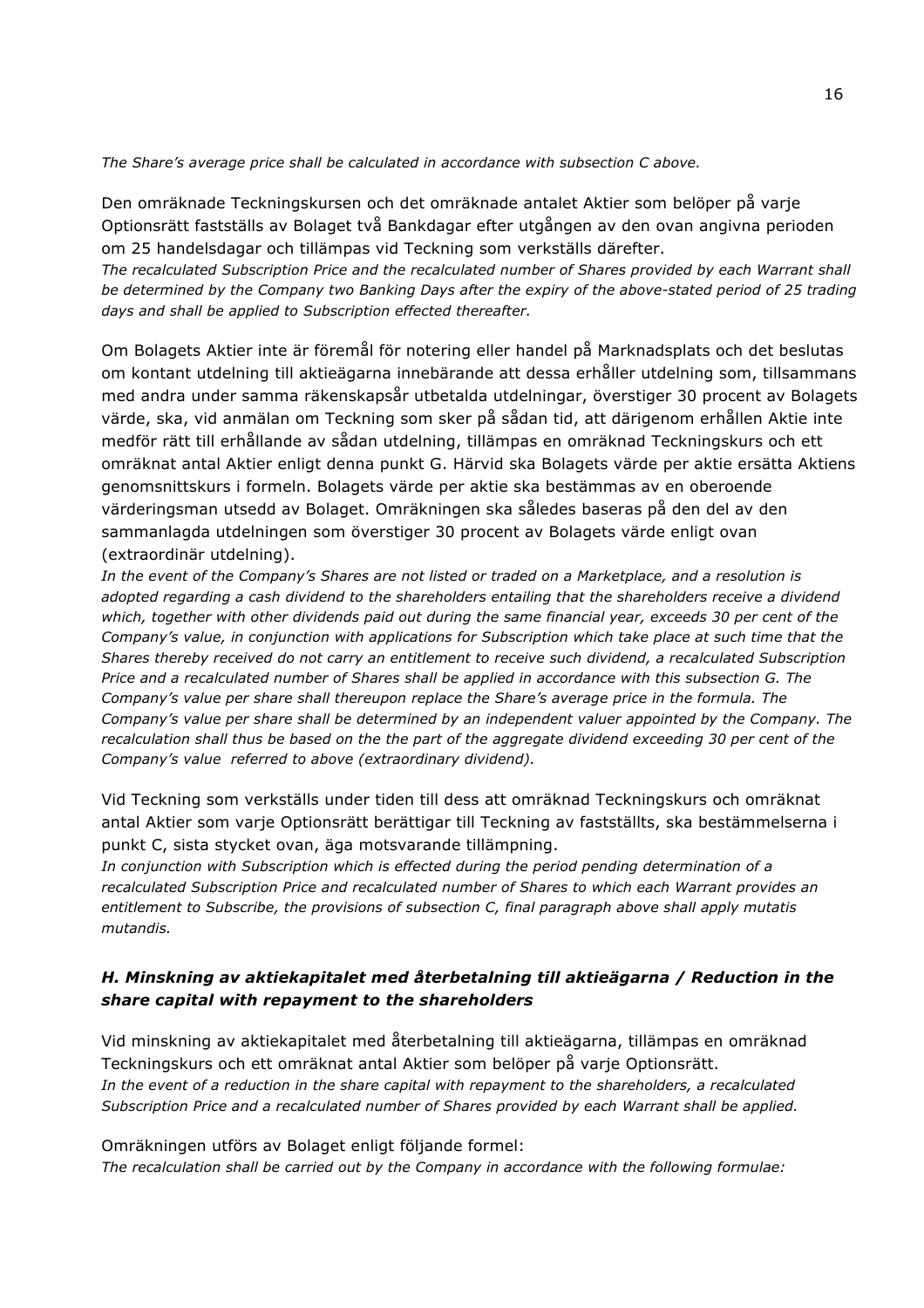| omräknad<br>Teckningskurs                                                                         | $=$ | föregående Teckningskurs x Aktiens genomsnittliga betalkurs<br>under en period om 25 handelsdagar räknat fr.o.m. den dag då<br>Aktien noteras utan rätt till återbetalning (Aktiens<br>genomsnittskurs)<br>Aktiens genomsnittskurs ökad med det belopp som återbetalas |
|---------------------------------------------------------------------------------------------------|-----|------------------------------------------------------------------------------------------------------------------------------------------------------------------------------------------------------------------------------------------------------------------------|
|                                                                                                   |     | per Aktie                                                                                                                                                                                                                                                              |
| recalculated Subscription<br>$Price =$                                                            | $=$ | previous Subscription Price x the Share's average listed price during a<br>period of 25 trading days calculated commencing the day on which the<br>Shares were listed without the right to participate in the repayment<br>(the Share's average price)                 |
|                                                                                                   |     | the Share's average price increase by the amount repaid per Share                                                                                                                                                                                                      |
| omräknat antal Aktier<br>som varje Optionsrätt<br>ger rätt att teckna                             | $=$ | föregående antal Aktier som varje Optionsrätt ger rätt att<br>teckna x Aktiens genomsnittskurs ökad med det belopp som<br>återbetalas per Aktie                                                                                                                        |
|                                                                                                   |     | Aktiens genomsnittskurs                                                                                                                                                                                                                                                |
| recalculated number of<br>Shares to which each<br>Warrant provides an<br>entitlement to subscribe | $=$ | previous number of Shares to which each Warrant provides an<br>entitlement to Subscribe x the Share's average price increase by the<br>amount repaid per Share                                                                                                         |
|                                                                                                   |     | the Share's average price                                                                                                                                                                                                                                              |

Aktiens genomsnittskurs beräknas i enlighet med punkt C ovan. *The Share's average price shall be calculated in accordance with subsection C above.*

Vid omräkning enligt ovan och där minskningen sker genom inlösen av Aktier ska i stället för det faktiska belopp som återbetalas per Aktie ett beräknat återbetalningsbelopp användas enligt följande:

*In making a recalculation pursuant to the above where the reduction takes place through redemption of Shares, instead of using the actual amount which is repaid per Share a calculated repayment amount shall be used as follows:*

| beräknat             | $=$ $-$ | det faktiska belopp som återbetalas per inlöst Aktie minskat  |
|----------------------|---------|---------------------------------------------------------------|
| återbetalningsbelopp |         | med Aktiens genomsnittliga betalkurs under en period om 25    |
| per Aktie            |         | handelsdagar närmast före den dag då Aktien noteras utan rätt |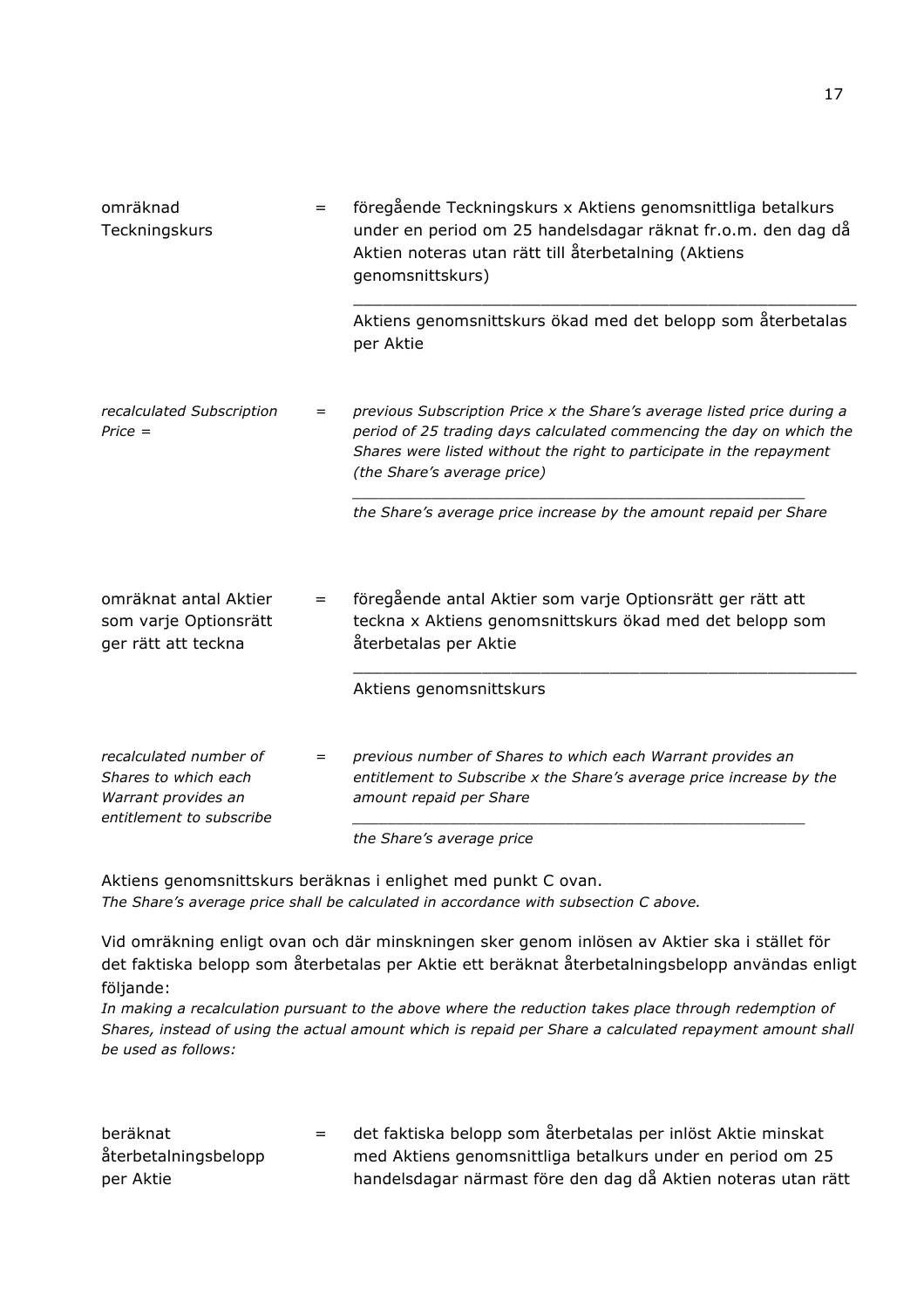till deltagande i nedsättningen (Aktiens genomsnittskurs)

det antal Aktier i Bolaget som ligger till grund för inlösen av en Aktie minskat med talet 1

\_\_\_\_\_\_\_\_\_\_\_\_\_\_\_\_\_\_\_\_\_\_\_\_\_\_\_\_\_\_\_\_\_\_\_\_\_\_\_\_\_\_\_\_\_\_\_\_\_\_\_

*calculated repayment amount per Share = the actual amount repaid per redeemed Share less the Share's market value during a period of 25 trading days immediately preceding the day on which the Shares do not carry an entitlement to participate in the reduction (the Share's average price)*

> *the number of Shares in the Company which form the basis of redemption of a Share less 1*

*\_\_\_\_\_\_\_\_\_\_\_\_\_\_\_\_\_\_\_\_\_\_\_\_\_\_\_\_\_\_\_\_\_\_\_\_\_\_\_\_\_\_\_\_\_\_\_\_\_\_\_*

Aktiens genomsnittskurs beräknas i enlighet med punkt C ovan. *The Share's average price shall be calculated in accordance with subsection C above.*

Den omräknade Teckningskursen och det omräknade antalet Aktier som belöper på varje Optionsrätt fastställs av Bolaget två Bankdagar efter utgången av den angivna perioden om 25 handelsdagar och tillämpas vid Teckning som verkställs därefter.

*The recalculated Subscription Price and the recalculated number of Shares provided by each Warrant shall be determined by the Company two Banking Days after the expiry of the stated period of 25 trading days and shall be applied to Subscriptions effected thereafter.*

Vid Teckning som verkställs under tiden till dess att omräknad Teckningskurs och omräknat antal Aktier varje Optionsrätt berättigar till Teckning av fastställts, ska bestämmelserna i punkt C, sista stycket ovan, äga motsvarande tillämpning.

*In conjunction with Subscriptions which are effected during the period pending determination of a recalculated Subscription Price and recalculated number of Shares to which each Warrant provides an entitlement to Subscribe, the provisions of subsection C, final paragraph above, shall apply mutatis mutandis.*

Om Bolagets Aktier inte är föremål för notering eller handel på Marknadsplats ska en omräknad Teckningskurs och omräknat antal Aktier fastställas. Härvid ska istället för vad som anges beträffande Aktiens genomsnittskurs, värdet på Aktien bestämmas av en oberoende värderingsman utsedd av Bolaget.

*In the event the Company's Shares are not listed or traded on a Marketplace, a recalculated Subscription Price and recalculated number of Shares shall be determined. In lieu of the provisions regarding the Share's average price, the value of the Shares shall thereupon be determined by an independent valuer appointed by the Company.*

Om Bolagets aktiekapital skulle minskas genom inlösen av Aktier med återbetalning till aktieägarna, vilken minskning inte är obligatorisk, eller om Bolaget - utan att fråga är om minskning av aktiekapital - skulle genomföra återköp av egna Aktier men där, enligt Bolagets bedömning, åtgärden med hänsyn till dess tekniska utformning och ekonomiska effekter, är att jämställa med minskning som är obligatorisk, ska omräkning av Teckningskursen och antal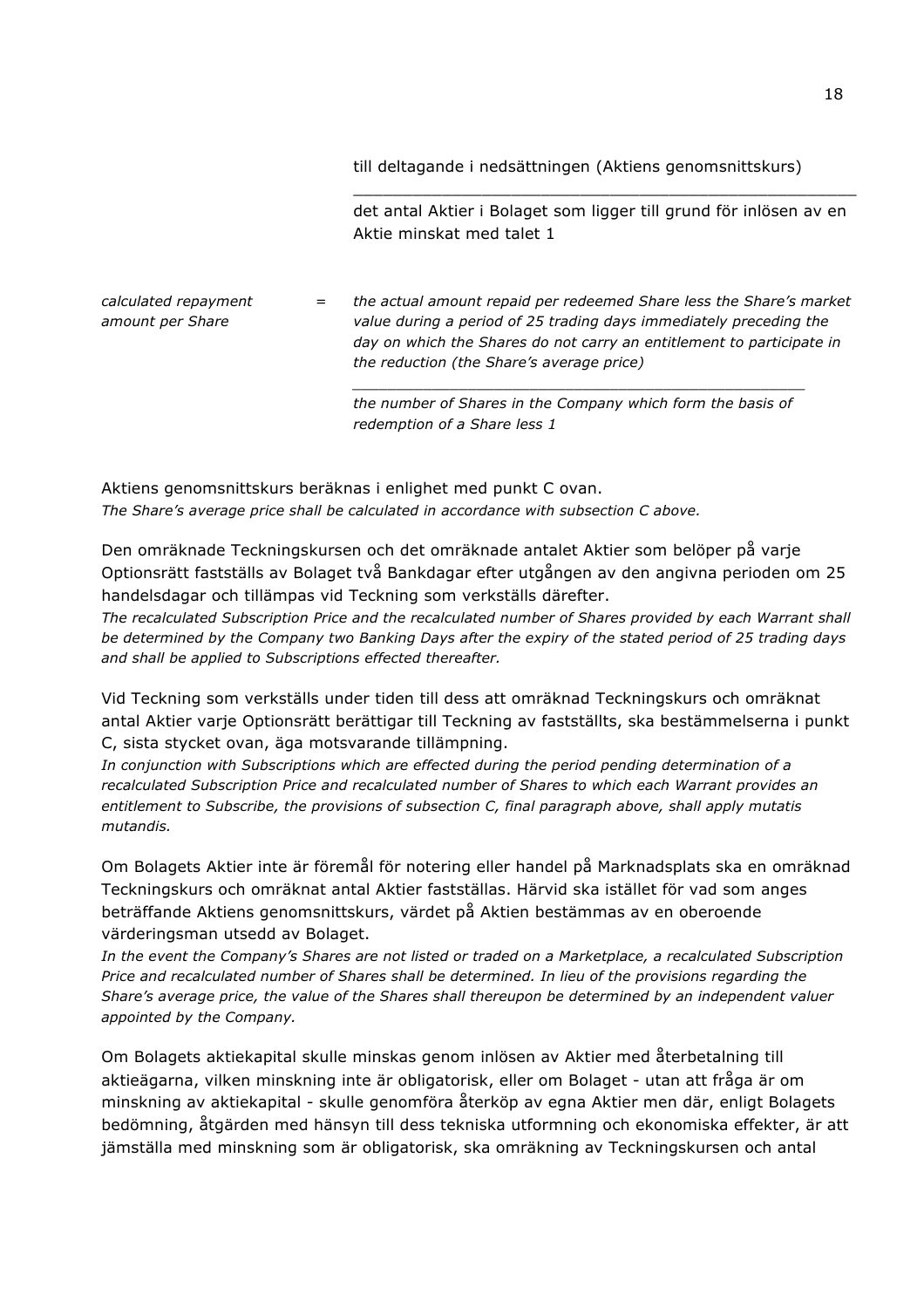Aktier som varje Optionsrätt berättigar till Teckning av ske med tillämpning så långt möjligt av de principer som anges ovan.

*In the event of the Company's share capital is to be reduced through redemption of Shares with repayment to the shareholders and such reduction is not mandatory, or where the Company is to carry out a buyback of its Shares - without a reduction in the share capital being involved - but where, in the Company's opinion, in light of the technical structure and economic effects thereof the measure is comparable to a mandatory reduction, a recalculation of the Subscription Price and number of Shares to which each Warrant provides an entitlement to Subscribe shall be carried out applying, as far as possible, the principles stated above.*

## *I. Ändamålsenlig omräkning / Appropriate recalculation*

Genomför Bolaget åtgärd som avses i punkt A-E, G, H eller M och skulle enligt Bolagets styrelses bedömning tillämpningen av de föreskrivna omräkningsformlerna med hänsyn till åtgärdens tekniska utformning eller av annat skäl inte kunna ske eller leda till att den ekonomiska kompensation som Innehavarna erhåller i förhållande till aktieägarna inte är skälig, ska styrelsen genomföra omräkningen av Teckningskursen och det omräknade antalet Aktier som belöper på varje Optionsrätt på det sätt styrelsen finner ändamålsenligt för att få ett skäligt resultat.

*In the event of the Company carries out any measure as referred to in subsections A-E, G, H or M and where, in the Company's board's opinion, in light of the technical structure of the measure or for any other reason, application of the prescribed recalculation formulae cannot take place or results in the financial compensation received by the Holders being unreasonable compared with the shareholders, the board of directors shall carry out the recalculation of the Subscription Price and the number of Shares provided by each Warrant in such manner as the board deems appropriate in order to obtain a reasonable result.*

### *J. Avrundning / Rounding off*

För fastställande av omräknad Teckningskurs ska Teckningskursen avrundas till två decimaler. *In the determination of a recalculated Subscription Price, the Subscription Price shall be rounded off to two decimals.*

### *K. Likvidation / Liquidation*

Vid likvidation enligt 25 kap aktiebolagslagen får Teckning inte vidare verkställas. Det gäller oavsett likvidationsgrunden och oberoende av om beslutet att Bolaget ska träda i likvidation vunnit laga kraft eller inte.

*In the event of liquidation pursuant to Chapter 25 of the Companies Act, no further Subscription may be*  effected. The aforesaid shall apply irrespective of the reasons for the liquidation and irrespective of *whether or not the order that the Company be placed into liquidation has become final.*

Samtidigt som kallelse till bolagsstämma sker och innan bolagsstämma tar ställning till fråga om Bolaget ska träda i frivillig likvidation enligt 25 kap 1 § aktiebolagslagen ska Innehavarna genom meddelande enligt § 9 nedan underrättas om saken. I meddelandet ska tas in en erinran om att Teckning inte får verkställas sedan bolagsstämman fattat beslut om likvidation. *Simultaneously with the notice convening the general meeting and prior to the general meeting is to considers the issue of whether the Company is to be placed into voluntary liquidation pursuant to Chapter 25, section 1 of the Companies Act, the Holders shall be given notice thereof by the Company in*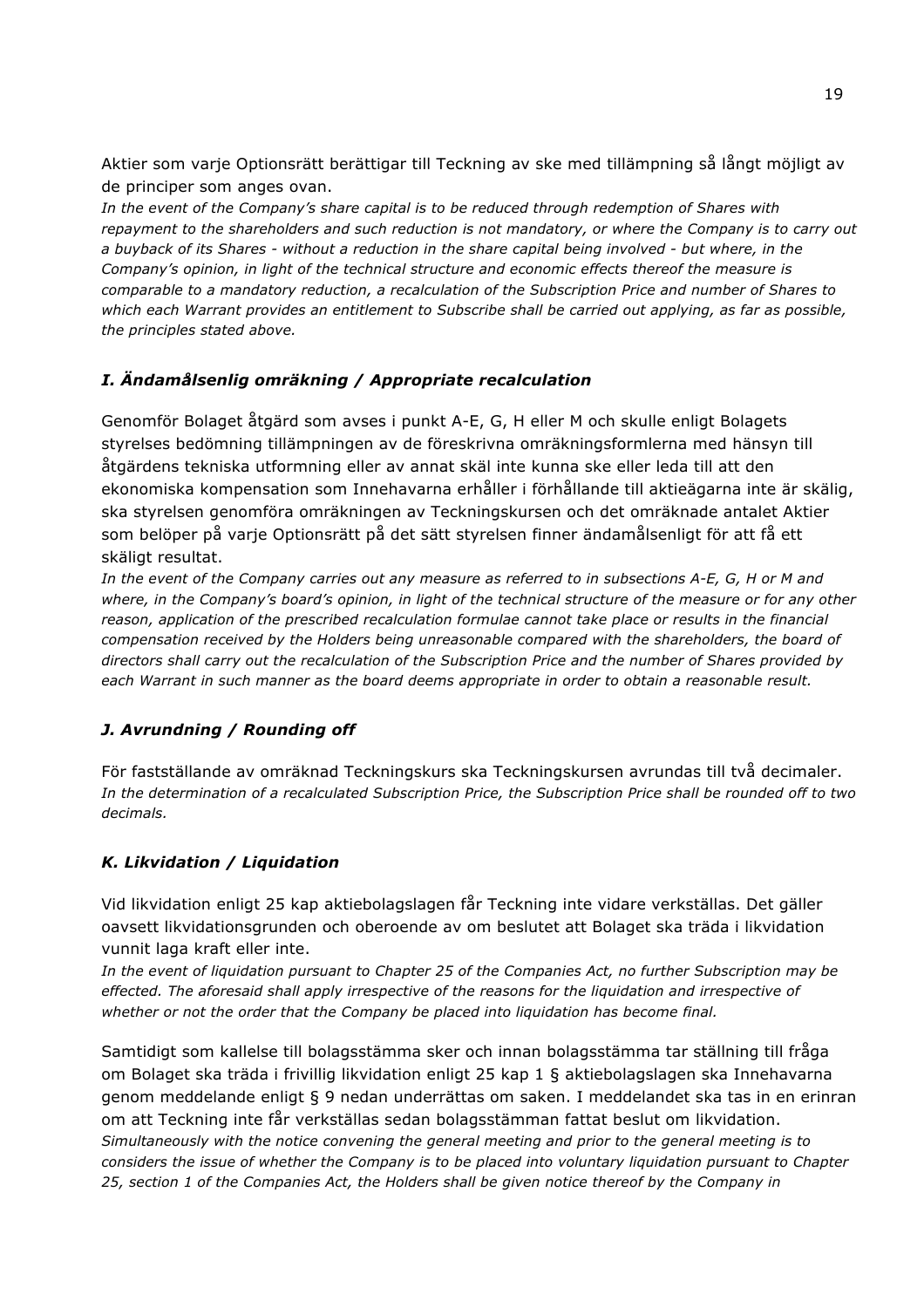*accordance with section 9 below. The notice shall inform the Holders that Subscription may not be effected after the general meeting has adopted a resolution regarding liquidation.*

Skulle Bolaget lämna meddelande om att det överväger att frivilligt träda i likvidation, ska Innehavare – oavsett vad som sägs i § 3 om tidigaste tidpunkt för påkallande av Teckning – ha rätt att göra anmälan om Teckning av Aktier med utnyttjande av Optionsrätten från den dag då meddelandet lämnats. Det gäller dock bara om Teckning kan verkställas senast på tionde kalenderdagen före den bolagsstämma vid vilken frågan om Bolagets likvidation ska behandlas. *In the event the Company gives notice that it is considering entering into voluntary liquidation, notwithstanding the provisions of section 3 regarding the earliest date for demanding Subscription, the Holders shall be entitled to apply for Subscription for Shares through exercise of Warrants commencing the day on which notice is given. However, the aforesaid shall apply only where Subscription can be effected not later than the tenth calendar day prior to the general meeting at which the issue of the Company's liquidation is to be addressed.*

### *L. Fusion / Merger*

Skulle bolagsstämman godkänna fusionsplan, enligt 23 kap 15 § aktiebolagslagen, varigenom Bolaget ska uppgå i annat bolag, får påkallande av Teckning därefter inte ske. In the event the general meeting approves a merger plan pursuant to Chapter 23, section 15 of the *Companies Act whereby the Company is to be merged in another company, Subscription may thereafter not be demanded.*

Senast två månader innan Bolaget tar slutlig ställning till fråga om fusion enligt ovan, ska Innehavarna genom meddelande enligt § 9 nedan underrättas om fusionsavsikten. I meddelandet ska en redogörelse lämnas för det huvudsakliga innehållet i den avsedda fusionsplanen samt ska Innehavarna erinras om att Teckning inte får ske, sedan slutligt beslut fattats om fusion i enlighet med vad som angivits i föregående stycke.

*Not later than two months prior the general meeting which is to consider the issue of approving the above merger, the Holders shall be given notice thereof in accordance with section 9 below. The notice shall contain information about the merger plan and information that Subscription may not be effected after the general meeting has adopted a resolution regarding the merger in accordance with the paragraph above.*

Skulle Bolaget lämna meddelande om avsedd fusion enligt ovan, ska Innehavare äga rätt att påkalla Teckning från den dag då meddelandet lämnats om fusionsavsikten, förutsatt att Teckning kan verkställas senast tre veckor före den bolagsstämma, vid vilken fusionsplanen, varigenom Bolaget ska uppgå i annat bolag, ska godkännas.

In the event the Company gives notice of a proposed merger in accordance with the above, Holders shall *be entitled to apply for Subscription commencing the date on which notice of the proposed merger was given, provided that Subscription can be effected not later than three weeks prior to the date of the general meeting at which the merger plan whereby the Company is to be merged in another company is to be approved.*

Upprättar Bolagets styrelse en fusionsplan enligt 23 kap 28 § aktiebolagslagen, varigenom Bolaget ska uppgå i annat bolag, ska följande gälla.

*The following shall apply if the Company's board of directors prepares a merger plan pursuant to Chapter 23, section 28 of the Companies Act, whereby the Company is to be merged in another company.*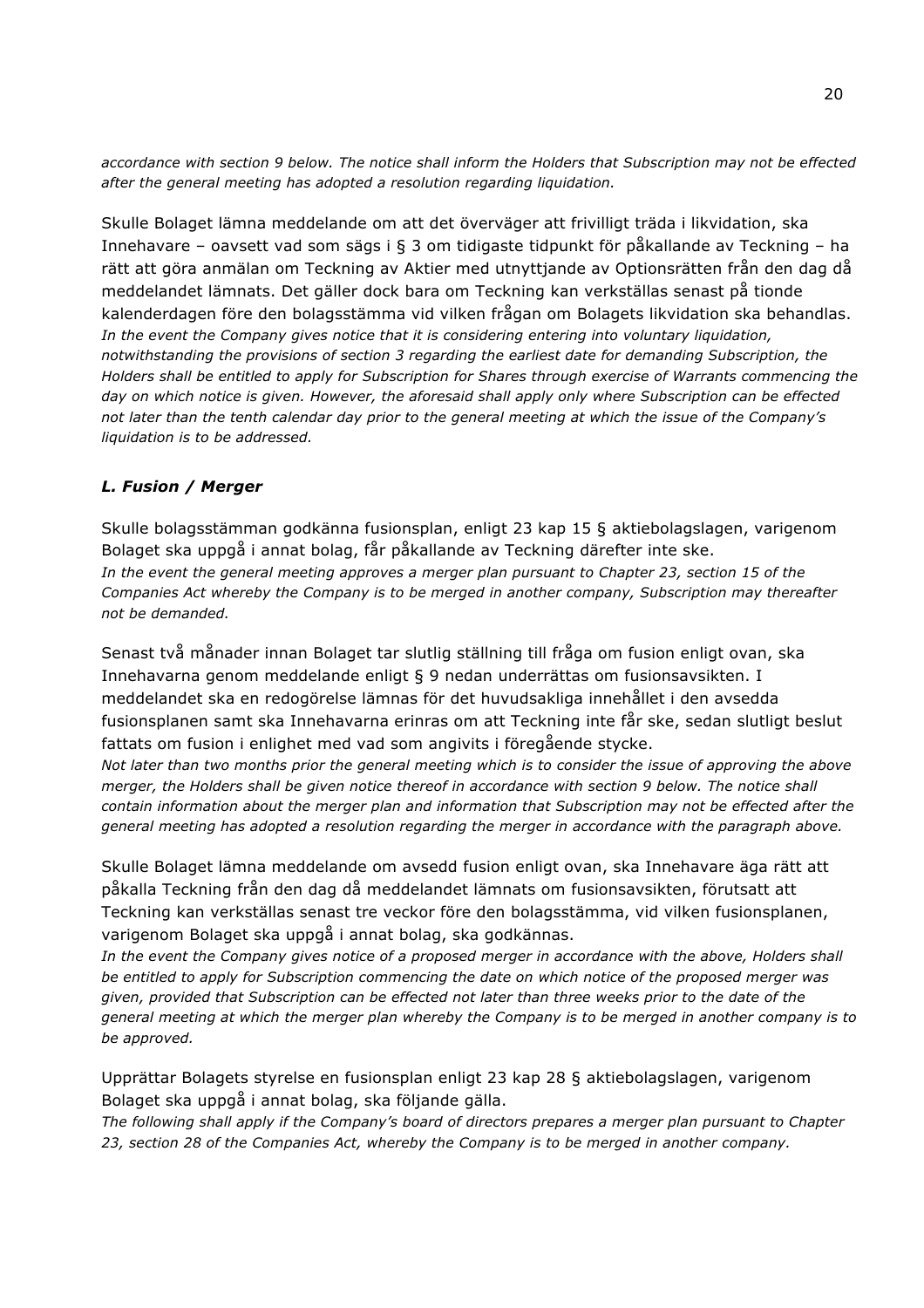Äger ett svenskt moderbolag samtliga Aktier i Bolaget, och offentliggör Bolagets styrelse sin avsikt att upprätta en fusionsplan enligt i föregående stycke angivet lagrum, ska Bolaget, för det fall att sista dag för påkallande av Teckning enligt § 3 ovan infaller efter sådant offentliggörande, fastställa en ny sista dag för påkallande av Teckning (Slutdagen). Slutdagen ska infalla inom två månader från offentliggörandet.

*In the event a Swedish parent company owns all of the Shares in the Company, and the Company's board of directors announces its intention to prepare a merger plan pursuant to the statutory provision referred to in the preceding paragraph, in the event the final date for demanding Subscription pursuant to section 3 above falls on a day after such announcement, the Company shall establish a new final date for demanding Subscription (the Expiry Date). The Expiry Date shall be a day within two months of the announcement.*

### *M. Delning / Demerger*

Om bolagsstämman skulle godkänna en delningsplan enligt 24 kap 17 § aktiebolagslagen varigenom Bolaget ska delas genom att en del av Bolagets tillgångar och skulder övertas av ett eller flera aktiebolag mot vederlag till aktieägarna i Bolaget, tillämpas en omräknad Teckningskurs och ett omräknat antal Aktier som varje Optionsrätt ger rätt att teckna, enligt principerna för extraordinär utdelning i punkt G ovan. Omräkningen ska baseras på den del av Bolagets tillgångar och skulder som övertas av övertagande bolag.

*In the event the general meeting approves a demerger plan pursuant to Chapter 24, section 17 of the Companies Act whereby the Company shall be demerged through part of the Company's assets and*  liabilities being taken over by one or more limited companies in exchange for consideration to the *Company's shareholders, a recalculated Subscription Price and a recalculated number of Shares to which*  each Warrant provides an entitlement to subscribe shall be applied in accordance with the principles *regarding extraordinary dividends as set forth in subsection G above. The recalculation shall be based on the part of the Company's assets and liabilities assumed by the takeover company.*

Om samtliga Bolagets tillgångar och skulder övertas av ett eller flera andra aktiebolag mot vederlag till aktieägarna i Bolaget ska bestämmelserna om likvidation enligt punkt K ovan äga motsvarande tillämpning, innebärande bl.a. att rätten att begära Teckning upphör samtidigt med registreringen enligt 24 kap 27 § aktiebolagslagen och att underrättelse till Innehavaren ska ske senast två månader innan delningsplanen underställs bolagsstämman.

*In the event all of the Company's assets and liabilities are taken over by one or more limited companies in exchange for consideration to the Company's shareholders, the provisions regarding liquidation as set forth in subsection K above shall apply mutatis mutandis, entailing inter alia that the right to request Subscription shall terminate simultaneously with registration pursuant to Chapter 24, section 27 of the Companies Act and that Holders must be given notice thereof not later than two months prior to the date on which the demerger plan is submitted to the general meeting.*

### *N. Tvångsinlösen / Buy-out of minority shareholders*

Äger ett svenskt moderbolag, självt eller tillsammans med dotterföretag, mer än 90 procent av Aktierna i Bolaget, och offentliggör moderbolaget sin avsikt att påkalla tvångsinlösen, ska vad som i sista stycket punkt L sägs om Slutdag äga motsvarande tillämpning.

*In the event a Swedish parent company, on its own or together with a subsidiary, owns more than 90 per cent of the Shares in the Company, and where the parent company announces its intention to commence*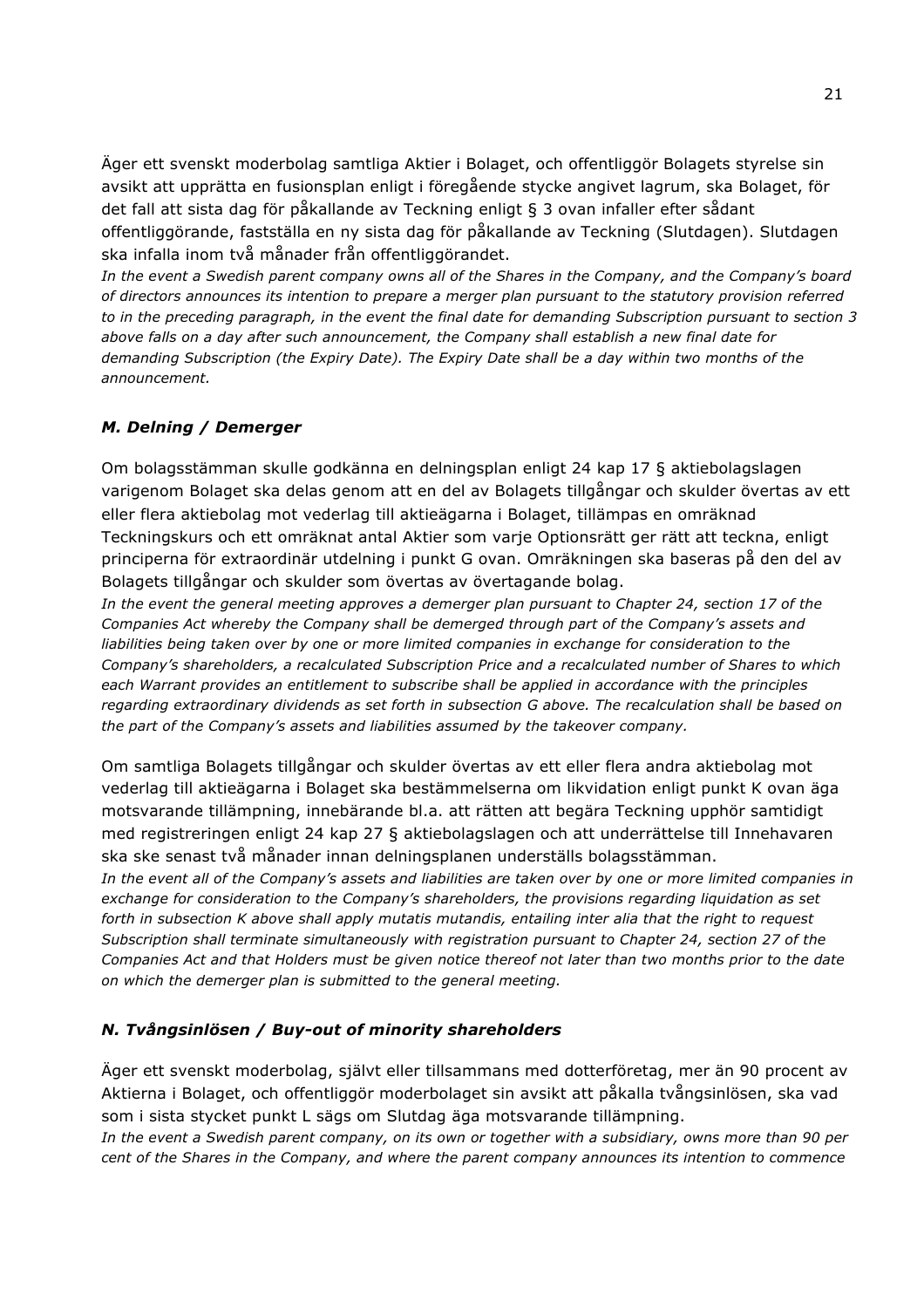*a buy-out procedure, the provisions of the final paragraph of subsection L regarding the Expiry Date shall apply mutatis mutandis.*

Om offentliggörandet skett i enlighet med vad som anges ovan i denna punkt, ska Innehavare äga rätt att göra sådant påkallande fram till och med Slutdagen. Bolaget ska senast fem veckor före Slutdagen genom meddelande enligt § 9 nedan erinra Innehavarna om denna rätt samt att påkallande av Teckning inte får ske efter Slutdagen.

*If the announcement has been made in accordance with the provisions above in this subsection, Holders shall be entitled to demand Subscription until the Expiry Date. The Company must give notice to the Holders in accordance with § 9 below, not later than five weeks prior to the Expiry Date, informing them of this right and the fact that they may not demand Subscription after the Expiry Date.*

Har majoritetsägaren enligt 22 kap 6 § aktiebolagslagen begärt att en tvist om inlösen ska avgöras av skiljemän, får Optionsrätten inte utnyttjas för Teckning förrän inlösentvisten har avgjorts genom en dom eller ett beslut som har vunnit laga kraft. Om den tid inom vilken Teckning får ske löper ut dessförinnan eller inom tre månader därefter, har Innehavaren ändå rätt att utnyttja Optionsrätten under tre månader efter det att avgörandet vann laga kraft. *If the majority shareholder, pursuant to Chapter 22, section 6 of the Companies Act, has submitted a request that a buy-out dispute be resolved by arbitrators, the Warrants may not be exercised for Subscription until the buy-out dispute has been settled by an award or decision that has become final. If the period within which Subscription may take place expires prior thereto, or within three months thereafter, a Holder nevertheless has the right to exercise the Warrant within three months after the date on which the ruling became final.*

### *O. Upphörd eller förfallen likvidation, fusion eller delning / Cease or lapse of liquidation, merger or demerger*

Oavsett vad som sagts under punkt K, L och M om att Teckning inte får verkställas efter beslut om likvidation eller godkännande av fusionsplan eller delningsplan, ska rätten till Teckning åter inträda om likvidationen upphör eller frågan om fusion eller delning förfaller.

*Notwithstanding the provisions of subsections K, L, and M that Subscription may not be effected following a resolution regarding liquidation or approval of a merger plan or demerger plan, the right to Subscription shall be reinstated in the event the liquidation ceases or the issue of a merger or demerger lapses.*

### *P. Konkurs eller företagsrekonstruktion / Bankruptcy or company reorganisation order*

Vid Bolagets konkurs eller om beslut fattas om att Bolaget ska bli föremål för företagsrekonstruktion får Teckning med utnyttjande av Optionsrätt inte ske. Om konkursbeslutet eller beslutet om företagsrekonstruktion hävs av högre rätt, återinträder rätten till Teckning.

*In the event of the Company's bankruptcy or where a decision is taken that the Company shall be the subject of a company reorganisation order, Subscription may not take place through exercise of Warrants. Where the bankruptcy order or the Company reorganisation order is set aside by a higher court, the entitlement to Subscribe shall be reinstated.*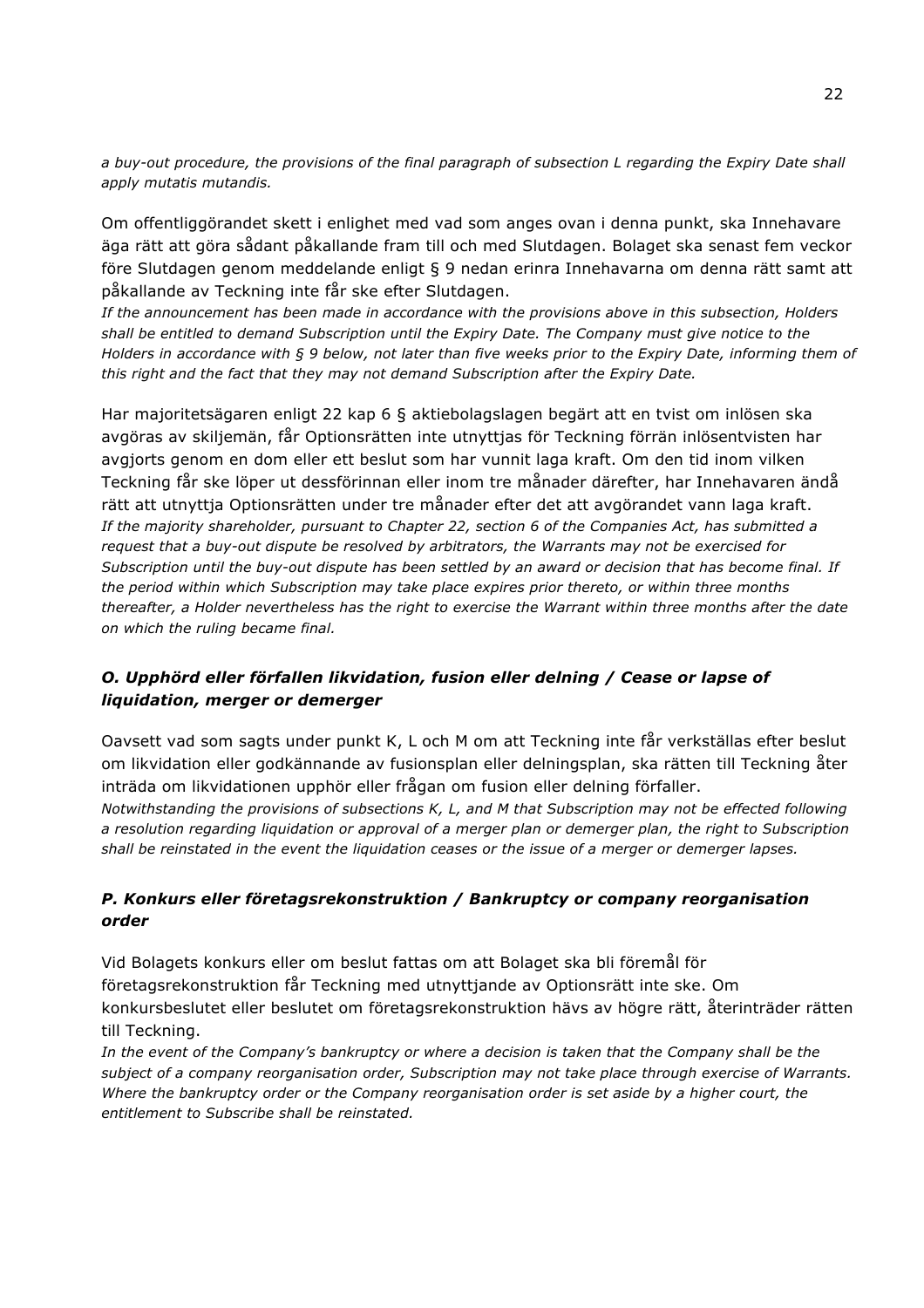### *Q. Byte av redovisningsvaluta / Change in accounting currency*

Genomför Bolaget byte av redovisningsvaluta, innebärande att Bolagets aktiekapital ska vara bestämt i annan valuta än svenska kronor, ska Teckningskursen omräknas till samma valuta som aktiekapitalet är bestämt i. Sådan valutaomräkning ska ske med tillämpning av den växelkurs som använts för omräkning av aktiekapitalet vid valutabytet.

*In the event the Company effects a change in the accounting currency, entailing that the Company's share capital shall be established in a currency other than Swedish crowns, the Subscription Price shall be recalculated in the same currency as the share capital. Such currency recalculation shall take place*  applying the exchange rate which was used to recalculate the share capital in conjunction with the change *in currency.*

Enligt ovan omräknad Teckningskurs fastställs av Bolaget och ska tillämpas vid Teckning som verkställs från och med den dag som bytet av redovisningsvaluta får verkan. *A recalculated Subscription Price in accordance with the provisions above shall be determined by the Company and shall be applied to Subscriptions effected commencing the day on which the change in the accounting currency takes effect.*

### *R. Motsvarande villkor för kupongbolag / Equivalent terms and conditions for companies that are not Central Securities Depository Companies*

I de fall ovan angivna omräkningsvillkor hänvisar till avstämningsdagen och Bolaget vid omräkningstillfället inte är Avstämningsbolag ska istället för avstämningsdagen tillämpas jämförlig tidpunkt som används i motsvarande villkor för kupongbolag.

In cases where the provisions concerning recalculation refer to the record date and, at the time of the *recalculation, the Company is not a Central Securities Depository Company, a comparable date used in equivalent terms and conditions for companies that are not Central Securities Depository Companies shall apply instead of the record date.*

## **§ 9 Meddelanden /** *Notices*

Meddelanden rörande Optionsrätterna ska skriftligen genom brev eller e-post tillställas varje Innehavare under adress som är känd för Bolaget.

*Notices relating to the Warrants must be provided in writing via mail or email to each Holder to an address which is known to the Company.*

### **§ 10 Ändring av villkor /** *Amendments to the terms and conditions*

Bolagets styrelse har rätt att för Innehavarnas räkning besluta om ändring av dessa villkor i den mån lagstiftning, domstolsavgörande, Euroclears eller myndighets beslut gör det nödvändigt att ändra villkoren eller om det i övrigt – enligt styrelsens bedömning – av praktiska skäl är ändamålsenligt eller nödvändigt att ändra villkoren och Innehavarnas rättigheter inte i något hänseende försämras.

*The Company's board of directors shall be entitled, on behalf of the Holders, to amend these terms and conditions to the extent that any legislation, court decision, Euroclear's or public authority decision renders necessary such amendment or where, in the board's opinion, for practical reasons it is otherwise appropriate or necessary to amend the terms and conditions, and the rights of the Holders are thereupon not prejudiced in any respect.*